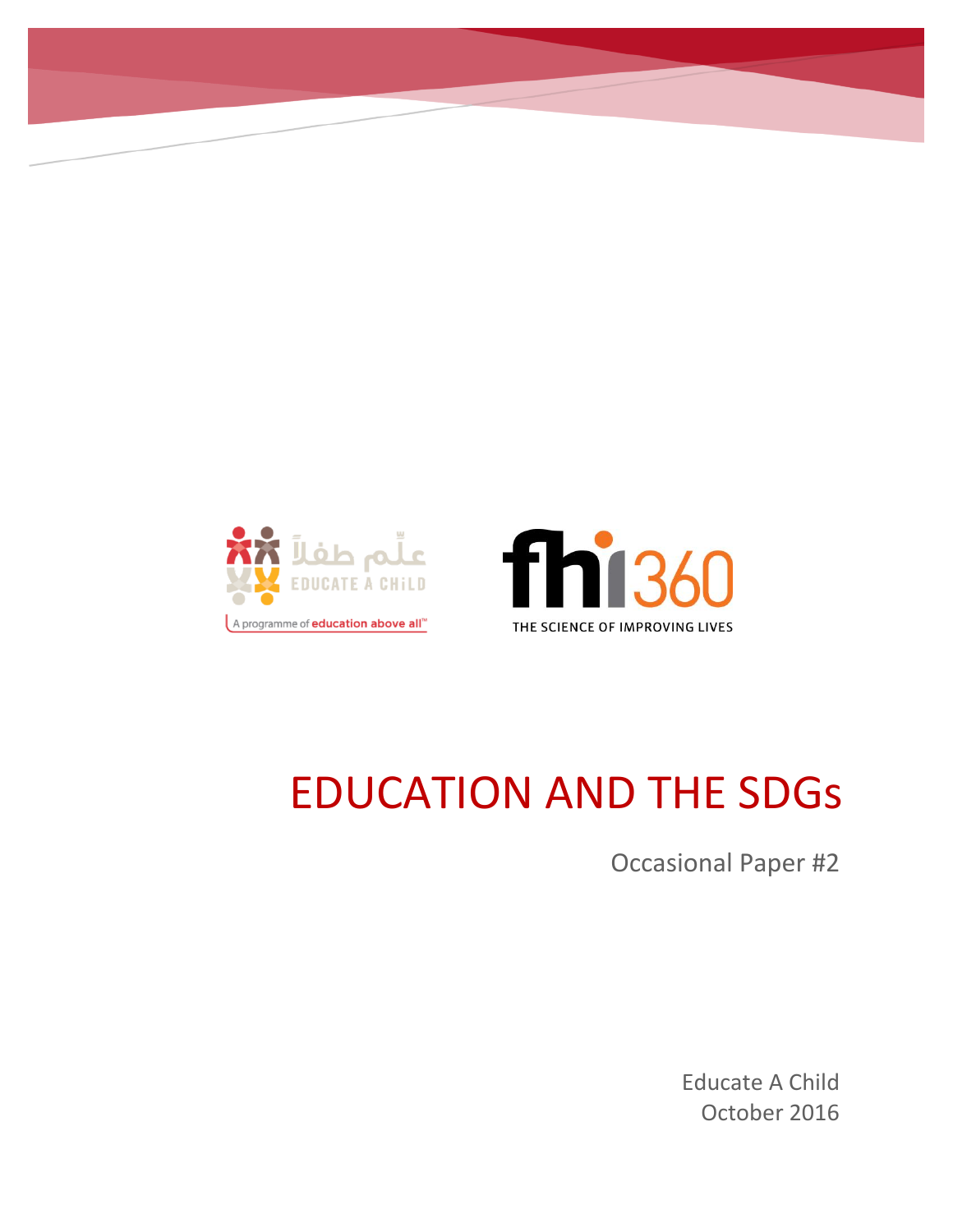### Foreword

This is the second Educate A Child (EAC) Occasional Paper. The purpose of our occasional papers series is to recognize and bring topics pertinent to out of school children (OOSC) to the fore for discussion and further elaboration.

As the global community embarks on the ambitious Sustainable Development Goals (SDGs) that it has committed to reach by 2030, it is incumbent upon all of us to consider how we will attain them. A first step in education is to determine where there are relationships, how strong they are, and in what direction they flow. This paper is EAC's start on better understanding the role of education in relation to the other 16 SDGs. It comprehensively summarizes a key selection of recent publications from highprofile organizations, with a goal of better understanding what we currently know and what we still need to know about education.

EAC believes that education has a transformational role to play in addressing the development challenges that the world faces today and over the next 15 years. Its primary contribution will focus on the most disadvantaged when it comes to the right to quality basic education. Nevertheless, an understanding of how to contribute to meaningful change in the education sector requires a solid understanding of education's role more generally.

### Acknowledgements

This paper is a collaborative effort between EAC and FHI 360. EAC wishes to extend special thanks to Ms. Francy Hays for managing this activity and to Mr. Charles Gale for the documents search, organization and write-up, and to Ms. Joy Cheng for the documents search and organization.

### Disclaimer

The author and the publisher have made every effort to ensure that the information in this publication was correct at press time. The author and publisher do not assume and hereby disclaim any liability to any party for any loss, damage or disruption caused by errors or omissions, whether such errors or omissions result from negligence, accident or any other cause.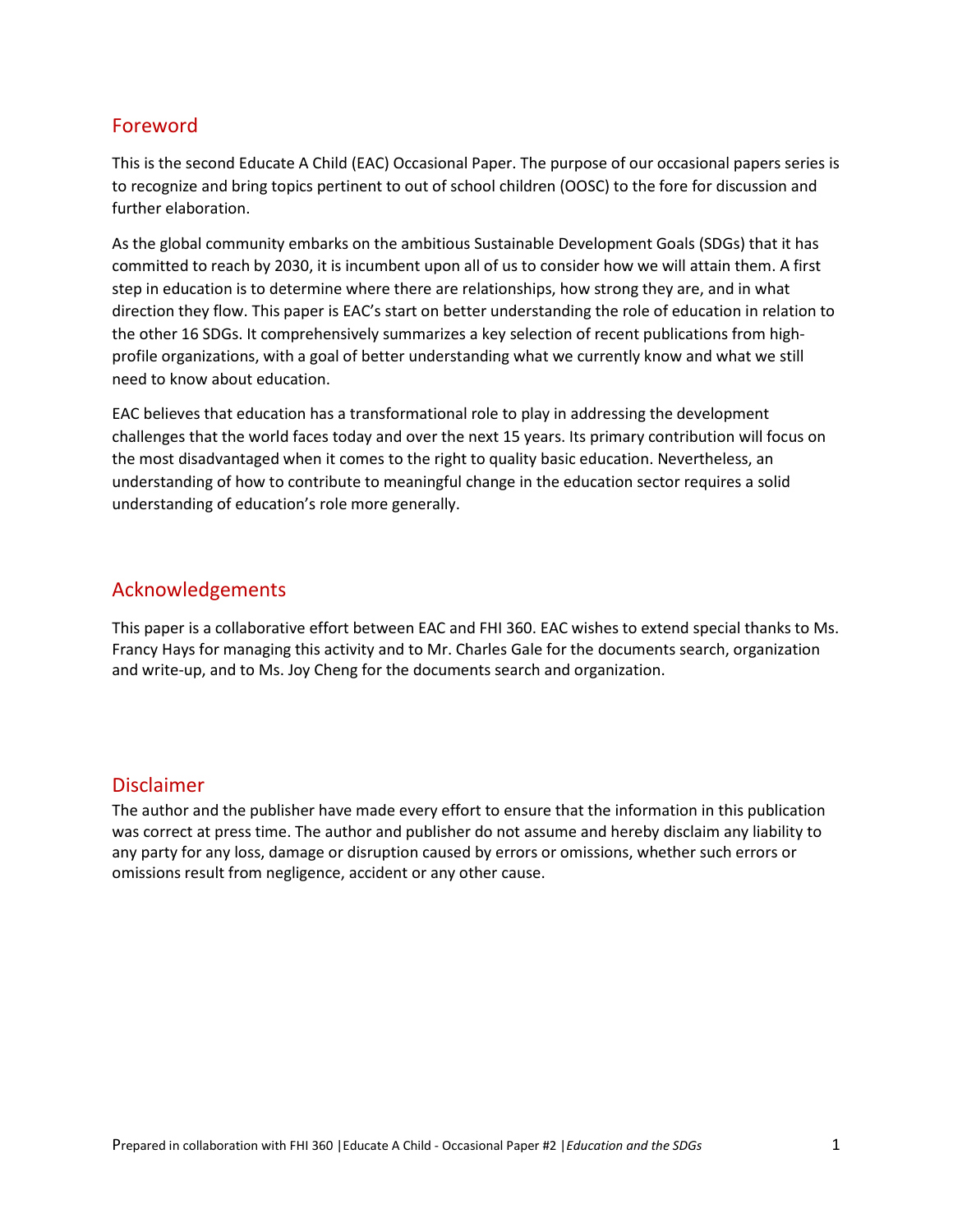## Acronym list

| <b>CBD</b>    | Convention on Biological Diversity                               |  |  |
|---------------|------------------------------------------------------------------|--|--|
| <b>CSO</b>    | Civil Society Organization                                       |  |  |
| <b>DRC</b>    | Democratic Republic of Congo                                     |  |  |
| <b>GDP</b>    | <b>Gross Domestic Product</b>                                    |  |  |
| <b>GMR</b>    | <b>Global Monitoring Report</b>                                  |  |  |
| <b>ICPP</b>   | Intergovernmental Panel on Climate Change                        |  |  |
| ICT           | Information and Communication Technology                         |  |  |
| <b>MDG</b>    | Millennium Development Goal                                      |  |  |
| <b>NGO</b>    | Non-governmental Organization                                    |  |  |
| ODI           | Overseas Development Institute                                   |  |  |
| <b>OECD</b>   | Organization for Economic Cooperation and Development            |  |  |
| <b>OOSC</b>   | Out of School Children                                           |  |  |
| <b>PPP</b>    | <b>Purchasing Power Parity</b>                                   |  |  |
| <b>SCP</b>    | Sustainable Climate Practice                                     |  |  |
| <b>SDG</b>    | Sustainable Development Goal                                     |  |  |
| <b>SSA</b>    | Sub-Saharan Africa                                               |  |  |
| UN DESA       | United Nations Department of Economic and Social Affairs         |  |  |
| <b>UNESCO</b> | United Nations Educational, Scientific and Cultural Organization |  |  |
| <b>UNICEF</b> | United Nations Children's Fund                                   |  |  |
| <b>UPE</b>    | Universal Primary Education                                      |  |  |
|               |                                                                  |  |  |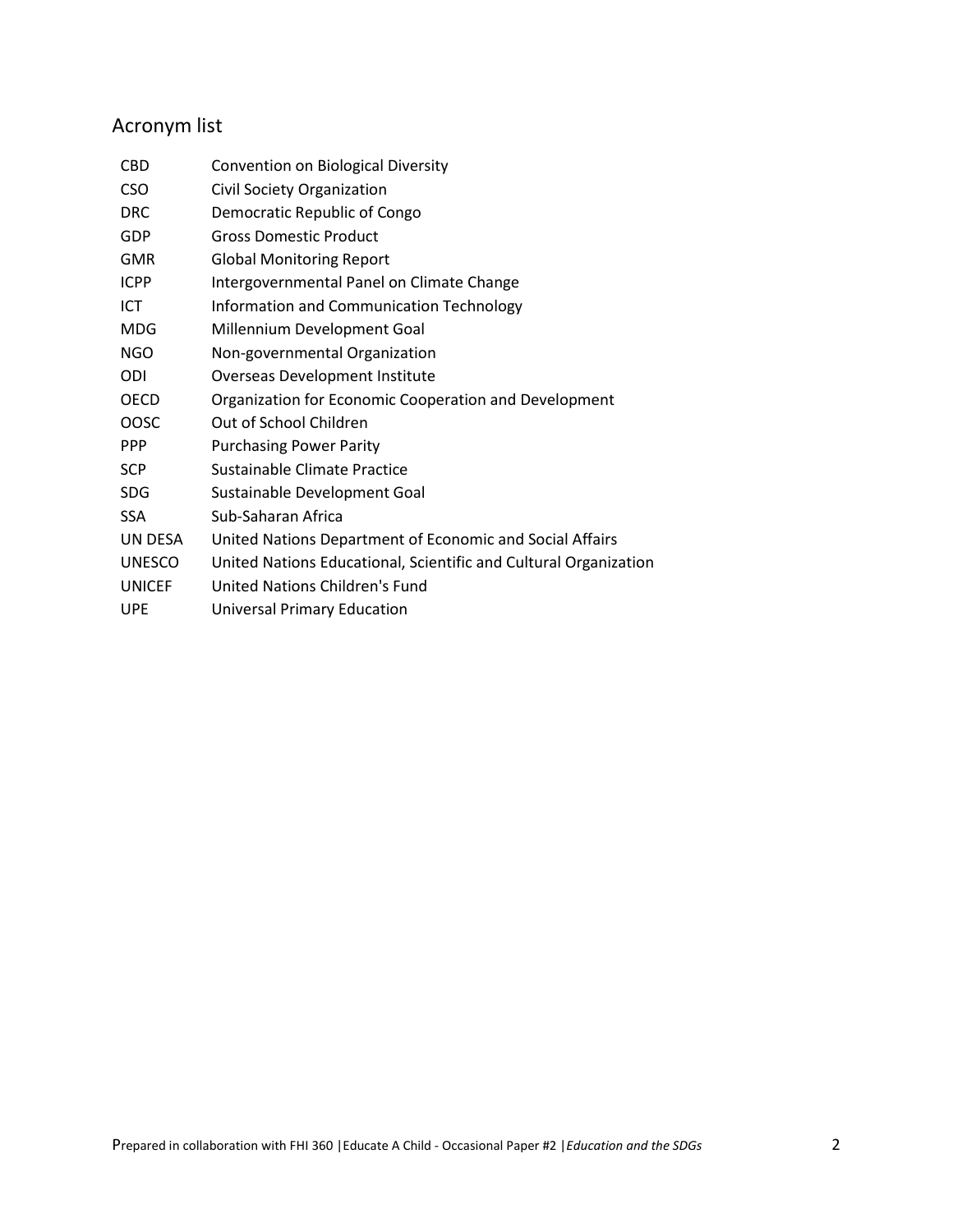### Introduction

Education plays a foundational role in the newly-launched Sustainable Development Goals (SDGs). With a particular focus on improving life opportunities and outcomes for the most marginalized in society, the SDGs were formed to build on the successes of the Millennium Development Goals (MDGs). In addition to serving as the focus for SDG 4 ("ensure inclusive and equitable quality education and promote lifelong learning opportunities for all"), education directly contributes to the goals addressing poverty reduction and reduced inequalities, health and nutrition, economic growth and labor market opportunities, as well as peacebuilding and the promotion of democratic institutions. Primary education, in particular, is recognized as a catalyst to meeting many of the most important development challenges that exist today. As governments and the international community increasingly focus on meeting the needs of citizens in middle income countries, it is crucial to continue to focus on the needs of the most marginalized and disadvantaged. It is equally critical that education programming benefit from the most rigorous research available; this document can guide practitioners toward the areas of most promise. Education has a transformational role to play in addressing all development challenges in the post-2015 era.

### Overview and Summary

This document presents a summary of the literature on the impact that education (SDG 4) has on each of the other SDGs. It draws on a number of publications that perform a similar exercise, although it expands upon the scope of research and evidence that is presented (see Table 1). Publications were identified through internet searches, as well as searches of specific organizational websites. Once a list was compiled it was approved by EAC. Of the publications listed, *UNESCO (2014) Sustainable development begins with education, UN DESA (2015) How well are the links between education…, and UNICEF (2015) The investment case for education and equity* were most useful for the task. These publications compiled a wealth of information on the relationship between education and the SDGs. Additional publications were used to fill in gaps where possible, and to add more recent research findings. In this way, the present document should not be seen as a systematic review of evidence; instead, it comprehensively summarizes what some recent high profile organizational publications have compiled on the topic. In particular, the UN DESA publication summarizes 37 UN agency flagship reports as well as the World Bank, so this document can in turn be considered a review of those publications.

The publications were imported into NVivo 11 software and the documents were searched and mapped to each SDG. Some sources were careful to distinguish the impact of education on a particular SDG from that SDG's impact on education, so where these differences were explicitly made in the publications, they are also made here as a separate section under the corresponding SDG. While the links between education and SDGs are outlined, a particular focus on investments and/or support for primary-aged out of school children and children in marginalized groups is made where applicable. Investments in education for primary-aged children from marginalized groups, including out of school children, were likely to be strongest in SDGs 3 (health); 5 (gender equality); 8 (economic development); 10 (inequality); and 16 (peace and justice and a reduction in conflict). Overall, education had the strongest links, in addition to the goals mentioned above, with goals 1 (poverty reduction) and 2 (nutrition), primarily through impact on the educational levels of parents. There are a number of SDGs where the evidence or arguments made for an association with education was weak. These include SDGs 12–15 (unless the focus is on changes to education curricula, which can help facilitate knowledge and awareness about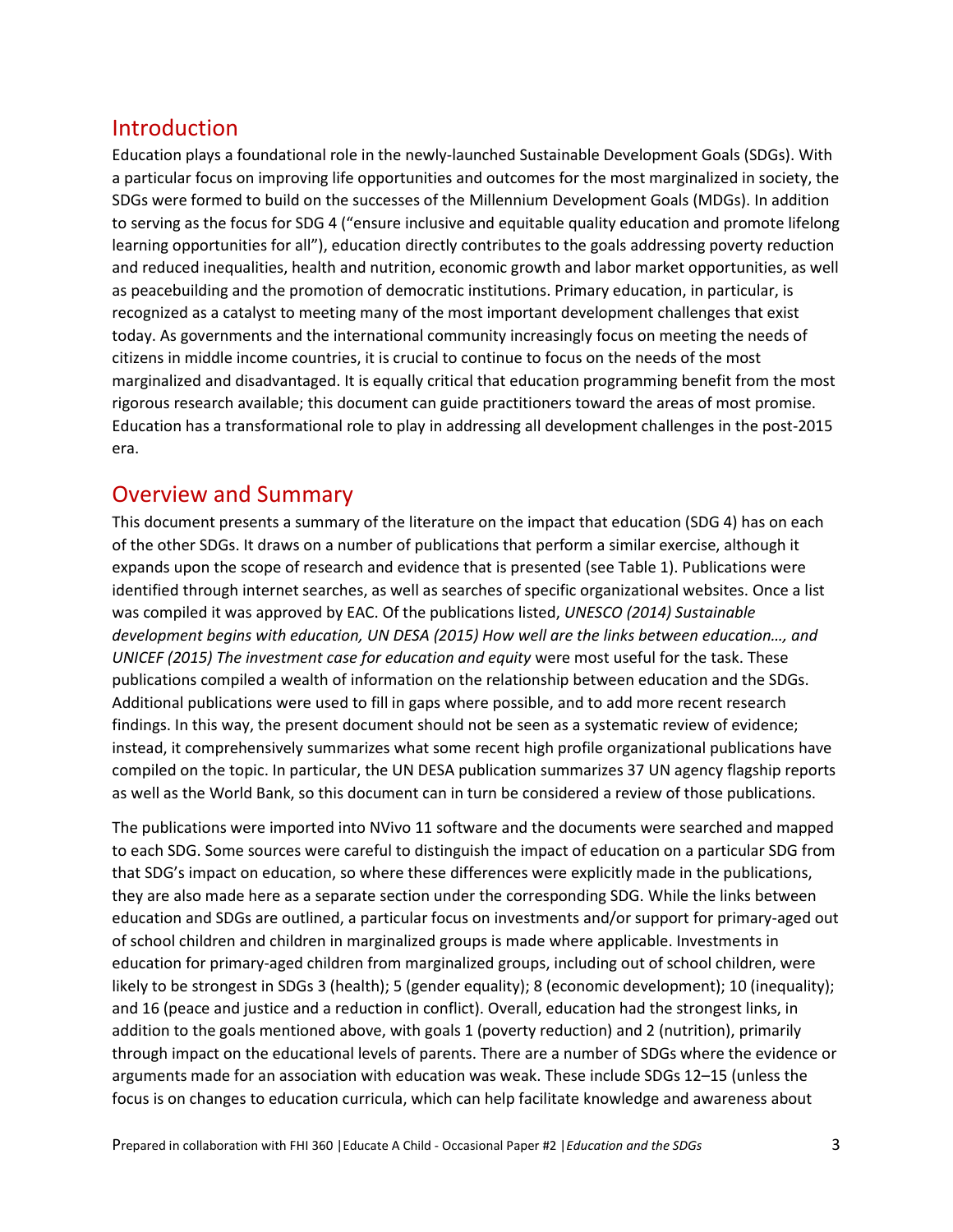specific environmental problems), and to a lesser extent SDGs 6 (clean water and sanitation); 7 (affordable and clean energy); and 11 (sustainable cities and communities).

| <b>Organization</b>     | Year | <b>Title</b>                                                                                                                                                         |
|-------------------------|------|----------------------------------------------------------------------------------------------------------------------------------------------------------------------|
| Copenhagen              |      |                                                                                                                                                                      |
| Consensus               | 2015 | Costs and benefits of education targets                                                                                                                              |
| EAC/R4D                 | 2013 | Exclusion from education: The economic cost of out of school children in 20<br>countries                                                                             |
| EAC/R4D                 | 2015 | The price of exclusion: Social and economic costs of out of school children in<br>Colombia                                                                           |
| <b>FHI 360</b>          | 2016 | The effects of armed conflict on educational attainment and inequality<br>(forthcoming study; produced in conjunction with UNICEF's Learning for Peace<br>programme) |
| <b>FHI 360</b>          | 2016 | The economic costs of educational inequality in developing countries                                                                                                 |
| Harvard Int'l<br>Review | 2015 | Investing in all children; Towards equitable, inclusive, and sustainable<br>development                                                                              |
| ODI                     | 2016 | Who is being left behind in sub-Saharan Africa?                                                                                                                      |
| ODI                     | 2016 | Who is being left behind in Asia?                                                                                                                                    |
| <b>UNDESA</b>           | 2014 | Shaping the future we want-UN decade of education for sustainable<br>development                                                                                     |
| UN DESA                 | 2015 | How well are the links between education and other sustainable development<br>goals covered in UN flagship reports?                                                  |
| <b>UNESCO</b>           | 2014 | Sustainable development begins with education: How education can contribute<br>to the proposed post-2015 goals                                                       |
| <b>UNESCO</b>           | 2015 | EFA GMR Policy Paper-Pricing the right to education: The cost of reaching new<br>targets by 2030                                                                     |
| <b>UNESCO</b>           | 2015 | Investing in teachers is investing in learning: A prerequisite for the<br>transformative power of education                                                          |
| <b>UNESCO</b>           | 2015 | Education 2030: Equity and quality with a lifelong learning perspective                                                                                              |
| <b>UNICEF</b>           | 2013 | Sustainable development starts with safe, healthy and well-educated children                                                                                         |
| <b>UNICEF</b>           | 2015 | The investment case for education and equity                                                                                                                         |
| <b>UNICEF</b>           | 2015 | Global goals for every child: Healthy, safe, educated and empowered children<br>and young people are key to a peaceful, prosperous and sustainable world             |

**Table 1 – Summary of publications used for education & SDG mapping**

This paper draws readers' attention to the areas where there are significant evidence gaps in terms of the relationships between education and several of the SDGs. Mostly, these gaps are in topics not covered by the MDGs, which calls for an accelerated effort in filling these gaps. This is discussed in more detail in this paper under SDG 12.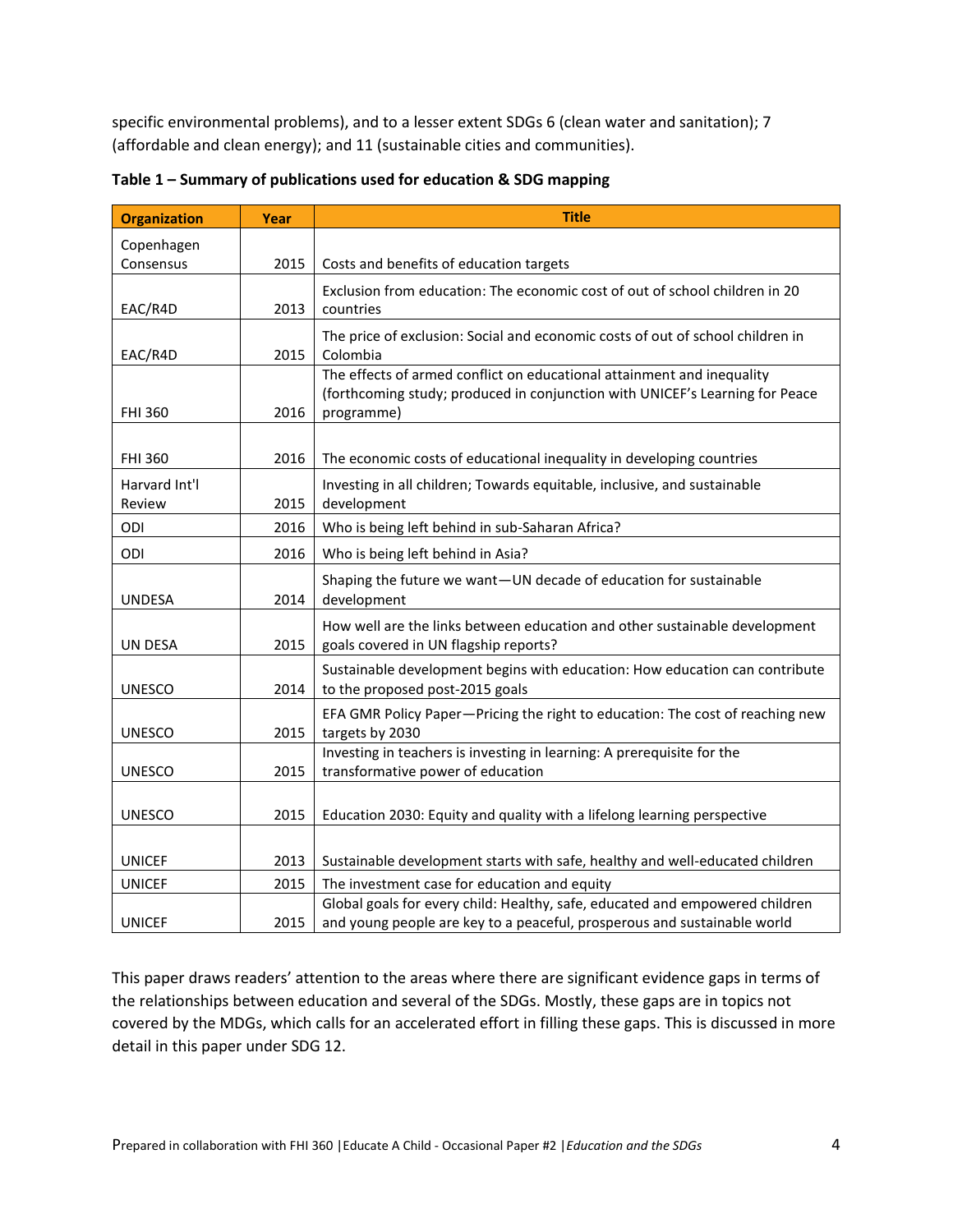### SDG 1: End poverty in all its forms everywhere

### Education -> poverty reduction

- **Higher levels of education are associated with lower poverty rates**—The Global Monitoring Report (GMR) calculated there would be 171 million fewer people living in poverty (\$1.25 a day) if all students in low income countries learned basic reading skills. There was a strong correlation between mean years of schooling for ages 25–34 and poverty, when poverty was measured at less than \$2.00 per day. Poverty rates were nine percent lower for each year of schooling (UNICEF 2015 Investment Case for Education). Children with parents that had some formal education and inherited property were "more likely to find off-farm employment and so escape poverty… sons of educated mothers in rural areas were 27 percent more likely to find off-farm employment" (UNESCO 2014).
- **Education breaking inter**-**generational cycle of poverty**—Rural households in Ethiopia where the household head completed primary school were 16 percent less likely to be chronically poor, between 1994–2009. Household heads in rural Vietnam with greater than primary schooling were 24 percent more likely not to be poor four years later than households with no schooling (UNESCO 2014). For 16 countries in Sub-Saharan Africa (2003), 68 percent of children of uneducated mothers attended school, 87.7 percent of children of mothers with six years of education attended school, and 95.5 percent of children of mothers with 12 years of education attended school (UNICEF 2015 Investment Case for Education). Among lower income households in 12 Sub-Saharan African countries, the chance of being poor is 28 percent for households headed by adults with primary schooling (compared to 50 percent with no education) (UNICEF 2015 Investment Case for Education).
- **Impact of education on income and assets**—Owners of home businesses in Uganda with complete primary education earned 36 percent more than those with no education. More highly educated households in Thailand were more likely to invest profits; returns from household assets increased by seven percent for each year of education (UNESCO 2014).
- **Literacy and poverty**—In Vietnam, ethnic minorities' inability to speak the national language was identified as a barrier to economic integration and accessing justice under land laws and other policies. Rural ethnic minority households with poor Vietnamese language ability were 1.9 times more likely to be poor than other minority households, and 7.9 times more likely to be poor than majority ethnic groups living in rural areas (ODI Asia).

### Poverty reduction -> education

- Women faced "time poverty," meaning they had less time for things like education (UN DESA).
- Children from worse off groups, including indigenous parents, were "more likely to have less education and less access to basic services" (UN DESA).
- In Benin in 2012, the rate of "education poverty" (defined as having four or fewer years of education) for the highest wealth quintile was 62 percent lower than the rate for the lowest quintile, and the difference was the same as in 2006 (ODI Africa).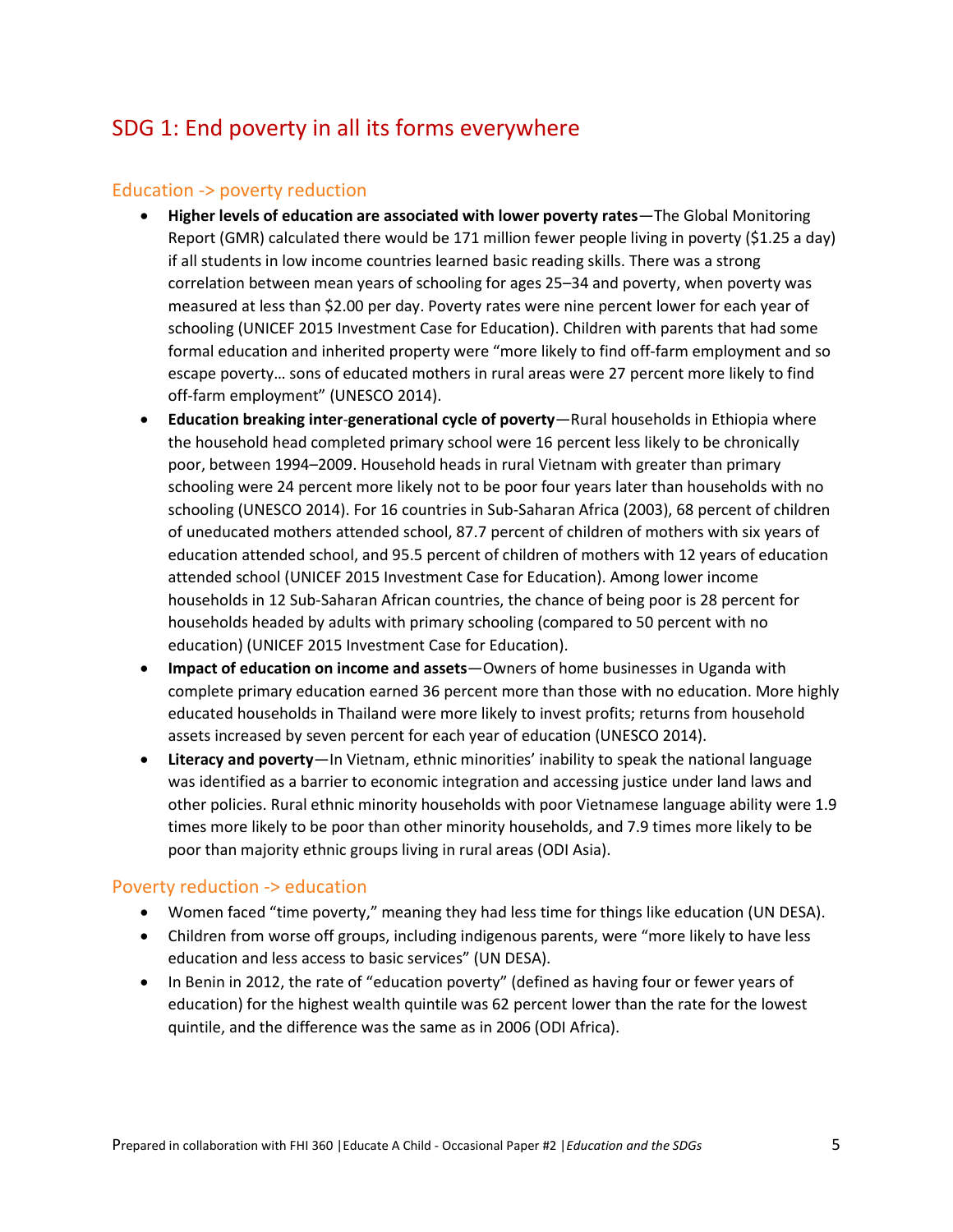### How investments in primary OOSCs impact poverty reduction

• Investments in education for primary-aged OOSC were most likely to have an effect on breaking the intergenerational transmission of poverty. The evidence indicating that higher educated parents were more likely to have higher educated, more productive, and higher earning children tended to be correlational in nature but was observed across most countries and contexts. The effect was particularly strong for disadvantaged children (from rural areas, ethnic/linguistic minority groups, etc.) but in these cases it is likely education would play a facilitating role along with other investments.

### Evidence gaps

• It was difficult to distinguish research on the impact of education on economic development and how quality work gained from education impact poverty. There is a need for an explicit poverty focus but the implications were often the same.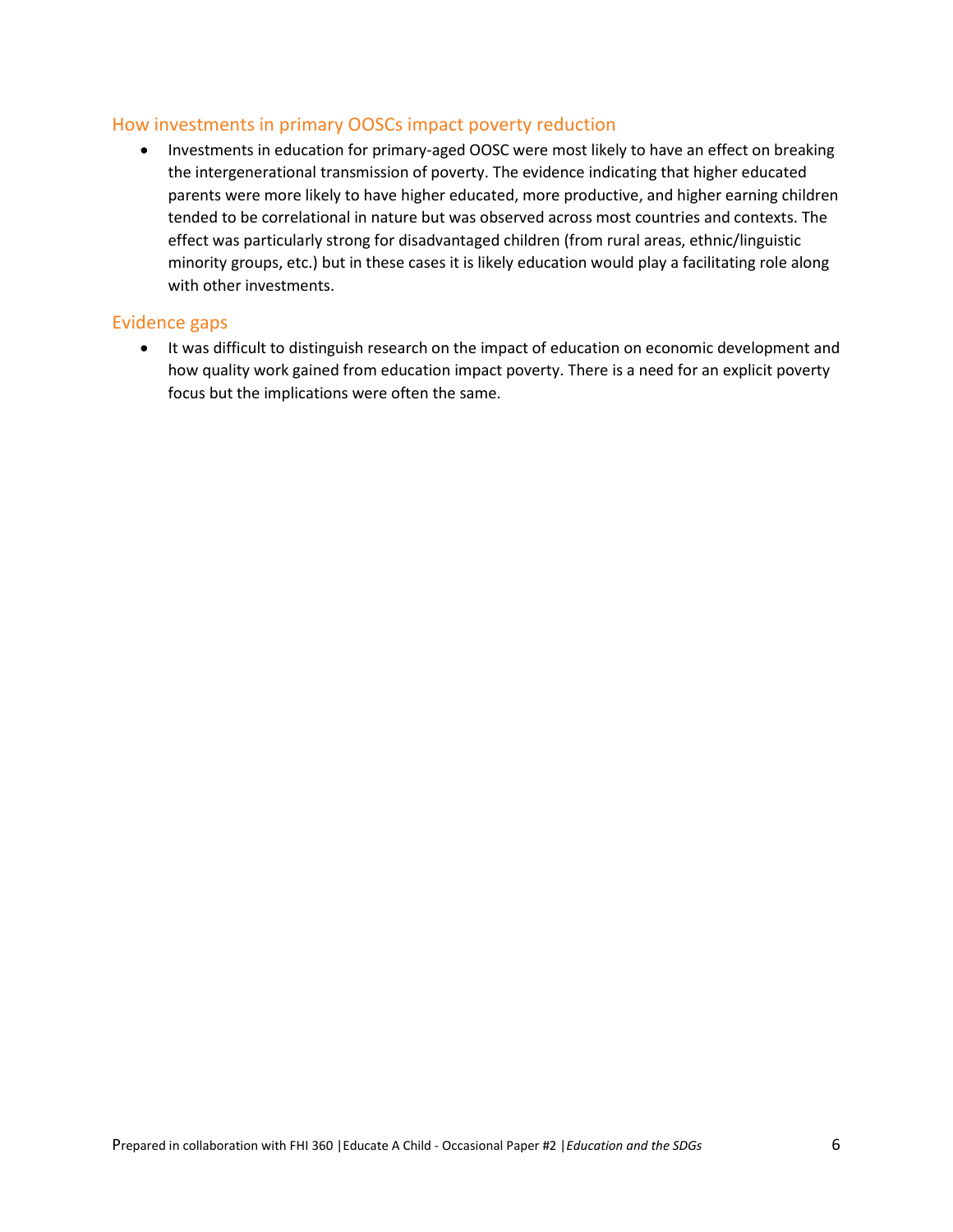# SDG 2: End hunger, achieve food security and improved nutrition and promote sustainable agriculture

### Education -> Hunger/nutrition

- *Stunting*—In low income countries, the number of children who experience stunting would be 1.7 million less if all women completed primary education, rising to 12.2 million if all women completed secondary schooling. In India, during the first year of life, children whose mothers reached lower secondary education were 48 percent less likely to suffer from stunting, compared to children of mothers with no education. The same figure for Peru was 60 percent (UNESCO 2014).
- *Vitamins and supplements*—In Indonesia, 95 percent and 61 percent of households where mothers completed lower secondary education used iodized salt and vitamin A supplements for their children (respectively), compared to 51 percent and 41 percent with no education (respectively). "Evidence from Australia, Canada, the Republic of Korea and the United Kingdom shows that education contributes to lower obesity levels" (UNESCO 2014).
- *Sustainable agriculture*—Agricultural education and training raises agricultural productivity by developing producers' capacities, fostering the development of people's skills and competencies for innovation and generating human capital for research and advisory service. There is a need to attain more advanced levels of education to make use of new ICT-based information sources and technical advice and to respond to new market opportunities and environmental change (UN DESA citing FAO 2014).

### Hunger/nutrition -> Education

- Research showed harmful impacts of undernutrition on education outcomes (UN DESA).
- Social protection programs such as cash transfers and school feeding programs led to higher enrollment, fewer dropouts and less child labor (UN DESA citing ILO 2015).

### How investments in primary OOSCs impact hunger/nutrition

 The impact of investments in primary out of school children on nutrition, food security and promoting sustainable agriculture is likely minimal, although the reverse relationship is known to be effective (deworming and school feeding on keeping children in school, boosting test scores and other positive outcomes).

### Evidence gaps

 The UN DESA paper mentioned the lack of an explicit connection regarding the beneficial effects of health on education. This included a relatively rich body of evidence that pointed to the beneficial impacts of school feeding programs on education and other outcomes for children.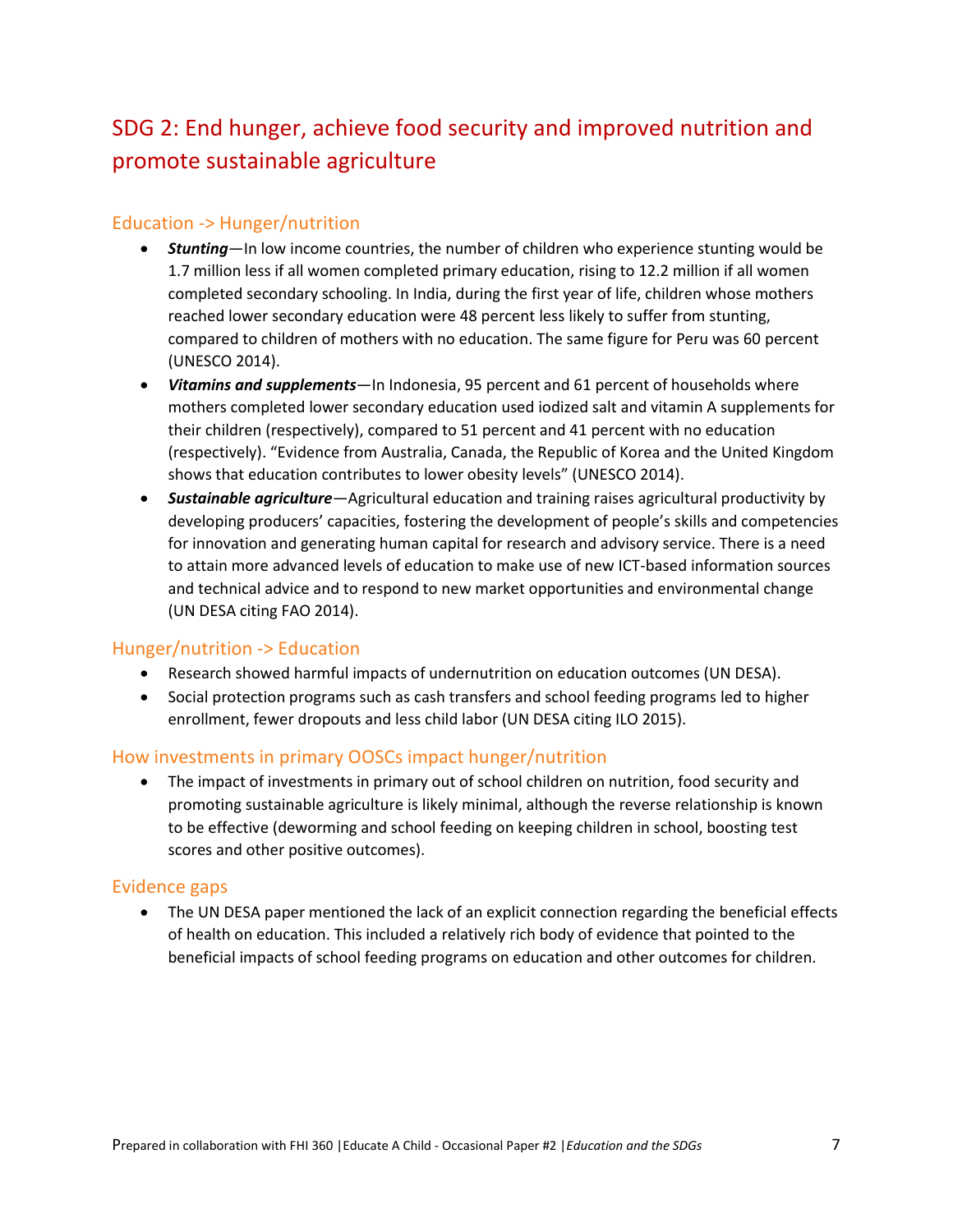### SDG 3: Ensure healthy lives and promote well-being for all at all ages

### Education -> Health

- *Child health and mortality*—A Lancet review of child mortality using more than 900 censuses and surveys "found that around half of the under-five mortality reduction from 1970–2009 can be traced to increases in the average years of education of women of reproductive age" (UNICEF 2015 Investment Case for Education). Based on data from 10 African countries, the rate of women who completed primary education who saw a health-care professional for prenatal care was significantly higher than unschooled women, in most cases. Women with primary education had on average 0.7 fewer live births than women with no education (UNICEF 2015 Investment Case for Education). A literate mother was 23 percent more likely to have a skilled attendant at birth. Controlling for household and community factors, the probability of a child receiving immunizations for diphtheria, tetanus and whooping cough would increase by 43 percent if all women in low and middle income countries completed secondary education (UNICEF 2014). If all women had completed primary education, maternal mortality "would have fallen from 210 to 71 deaths per 100,000 births (66 percent)" (UNESCO 2014). In Colombia it was estimated that achieving UPE would reduce the infant mortality rate from 15 to 11 per 1,000 (EAC/R4D Colombia).
- *Malaria*—In the Democratic Republic of Congo (DRC), odds of bed net use were about 75 percent higher if the household head completed primary education level, controlling for other factors. Across 11 Sub-Saharan Africa (SSA) countries and in areas with a high rate of malaria transmission, the odds of malaria presence in children were 22 percent lower when mothers completed primary education (UNESCO 2014).
- *Older adults*—Conclusive research in developed countries showed "consistent decline in mortality levels with education that has been linked to behavioural, psychological and contextual differences among education groups." Separate studies in Bangladesh and Vietnam found significantly higher mortality among uneducated older adults compared to higher educated comparison groups. In developing countries outside of Africa the mortality rates for women with at least primary education were "36 percent lower than for women with less than primary education," and in Africa this figure was 14 percent less (UNICEF 2015 Investment Case for Education). "Educated people are better informed about diseases, take preventative measures, recognize signs of illness early and tend to use health care services more often" (UN DESA).
- *HIV/AIDS*—While early in the AIDS epidemic the disease was more prevalent among higher educated groups, those with higher education are now less likely than those with no education to have the disease (UNICEF 2015 Investment Case for Education). Other studies showed that young people with higher education were more likely to have tolerant views of those with AIDS (UNICEF 2015 Investment Case for Education).
- *Adolescent health*—"Education is considered a way to protect people from engaging in risky behaviors… school-based reproductive health education programs can be effective in increasing knowledge and the adoption of safe sexual behavior" (UN DESA).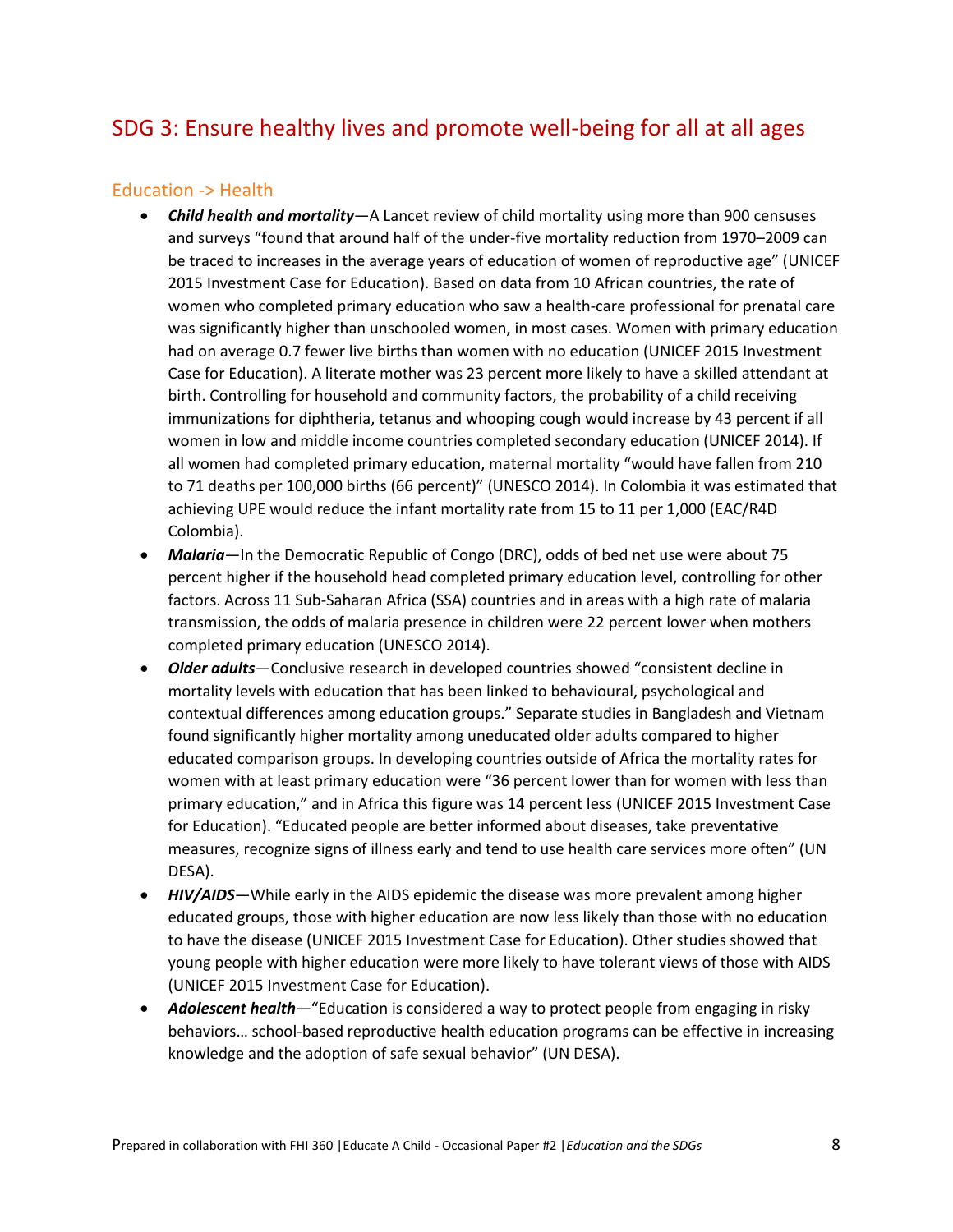#### Health -> Education

 The explicit connection or causal link between health and its impact on education was not often made. Similar to SDG 2, there were rigorous studies on the impact that deworming, school feeding and early childhood nutrition have more generally on later education outcomes.

#### How investments in primary OOSCs impact health

• The impact of education on SDG 3 is rich with empirical support, but much of the effect is mediated by the educational level of the parents (most often the mother). Investments in out of school children were likely to produce outcomes in terms of reducing risky behaviors during adolescence and improving general health and the adoption of safe practices later in life. Some evidence suggested youth were more likely to be tolerant towards those with diseases such as AIDS. They were also more likely to adopt healthy practices around malaria and other diseases.

#### Evidence gaps

 "Another surprising gap is the absence of reference in our sample of reports on the links from health to education. The evidence on such links seems strong, and indeed they are routinely presented as one of the social co-benefits of providing access to drinking water and sanitation. It could well be that these links are considered so obvious and already incorporated in development practices that further emphasis on them is not needed" (UN DESA).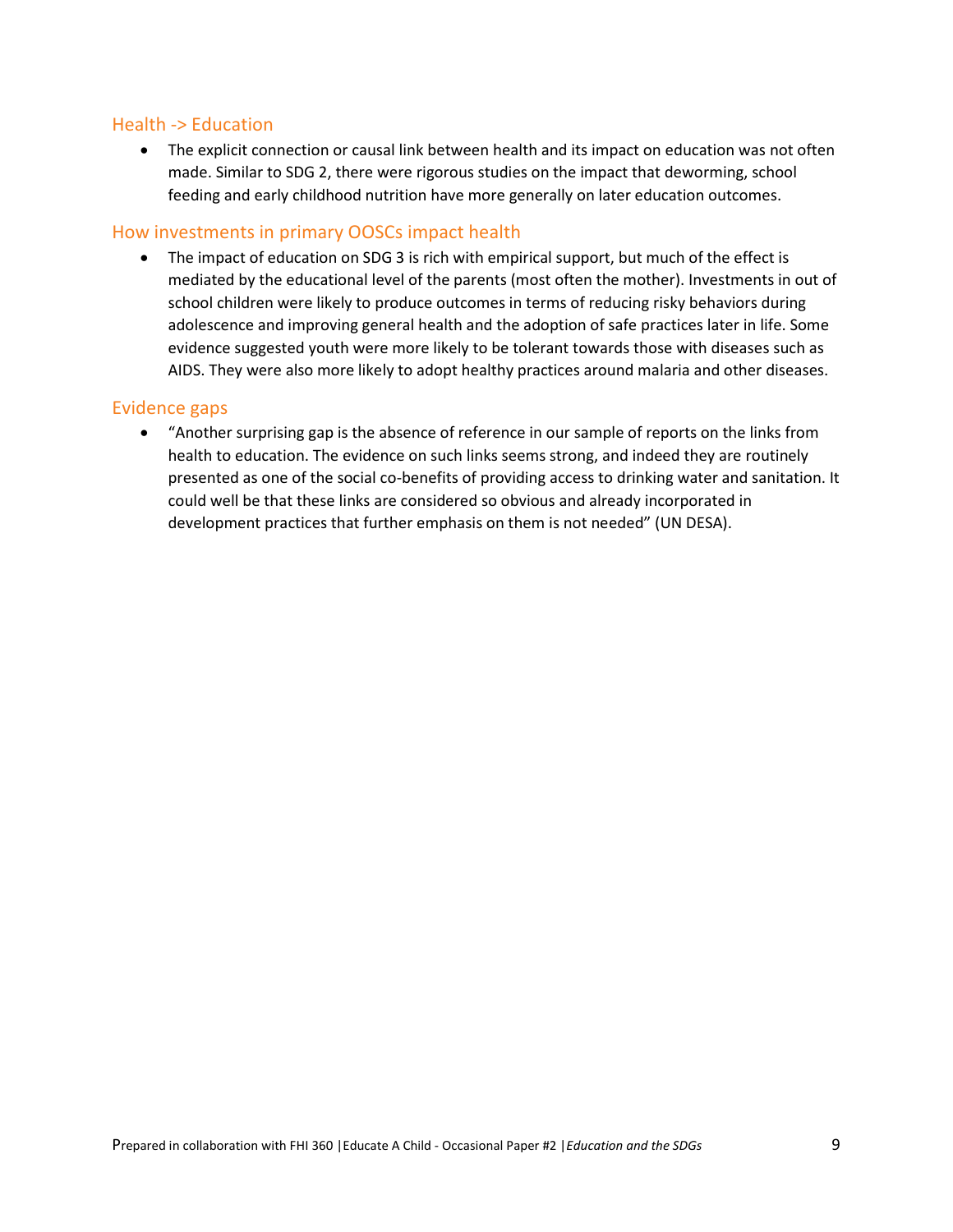# SDG 4: Ensure inclusive and equitable quality education and promote lifelong learning opportunities for all

### Targets:

### 4.1

By 2030, ensure that all girls and boys complete free, equitable and quality primary and secondary education leading to relevant and effective learning outcomes

### 4.2

By 2030, ensure that all girls and boys have access to quality early childhood development, care and preprimary education so that they are ready for primary education

### 4.3

By 2030, ensure equal access for all women and men to affordable and quality technical, vocational and tertiary education, including university

### 4.4

By 2030, substantially increase the number of youth and adults who have relevant skills, including technical and vocational skills, for employment, decent jobs and entrepreneurship

### 4.5

By 2030, eliminate gender disparities in education and ensure equal access to all levels of education and vocational training for the vulnerable, including persons with disabilities, indigenous peoples and children in vulnerable situations

### 4.6

By 2030, ensure that all youth and a substantial proportion of adults, both men and women, achieve literacy and numeracy

### 4.7

By 2030, ensure that all learners acquire the knowledge and skills needed to promote sustainable development, including, among others, through education for sustainable development and sustainable lifestyles, human rights, gender equality, promotion of a culture of peace and non-violence, global citizenship and appreciation of cultural diversity and of culture's contribution to sustainable development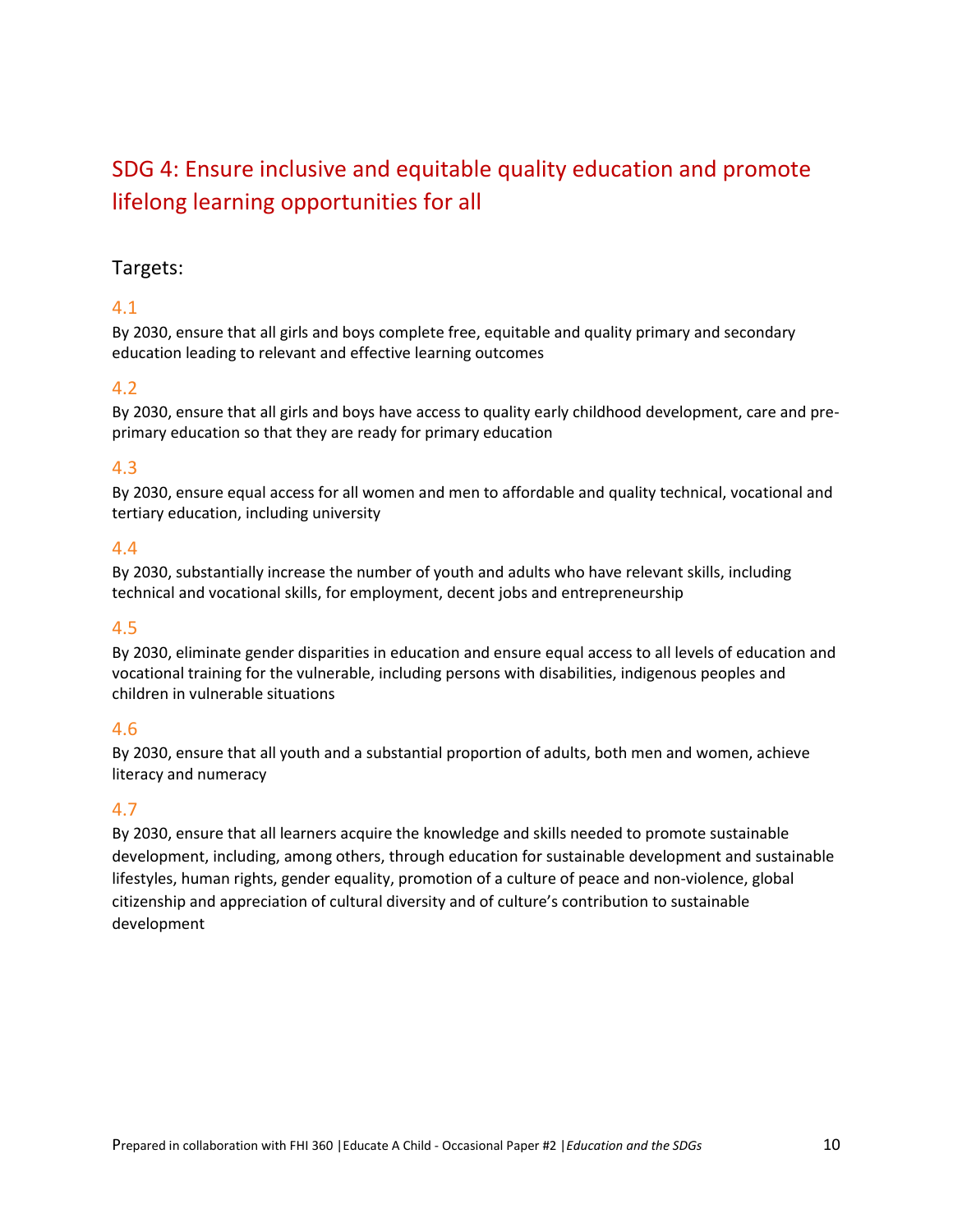## SDG 5: Achieve gender equality and empower all women and girls

### Education -> Gender equality

- *Demographic and labor market trends—*Trends indicated that higher education for girls was associated with delayed marriage, fertility and childbirth. It was projected that if all girls had secondary education attainment in sub-Saharan Africa and South/West Asia, child marriage would fall from 2.9 million to one million (64 percent) (UNESCO 2014), while early births would fall from 3.4 to 1.4 million (59 percent) (UNESCO 2014). In Brazil it was estimated that 70 percent of the decline in fertility rates from 1960–1980 were explained by education improvements (UNESCO 2014).
- *Attitudes and decision-making*—A host of country-level studies indicated that investments in education for women resulted in attitudes and decision-making that were consistent with gender equality. In Sierra Leone, "an additional year of schooling reduced women's tolerance of domestic violence from 36 percent to 26 percent". In Pakistan 30 percent of women with no education believed they had a say over how many children to have, while 52 percent with primary education did. Similarly, in India, young females were 30 percent more likely to have a choice regarding their spousal partner compared to women with no education (UNESCO 2014). In Mauritania, 79 percent of women with no education viewed female genital cutting favorably, compared to 41 percent with lower secondary education (UNICEF 2015 Investment Case for Education).
- *Employment*—Investments in education were associated with an increase in women's income and an increase in the range of occupations for which they were employed (SDGs and Children; UN DESA).
- *Literacy*—The lack of majority Vietnamese language skills was found to impact ethnic minorities, in particular women, in terms of accessing employment, government services, engaging in markets and receiving social transfers (ODI Asia).

### Gender equality -> Education

- *Early marriage and pregnancy—*These factors limited not only women's possibilities for education, but also the inter-generational transmission of opportunity in the form of their children's schooling and labor market outcomes (UN DESA).
- *Household income*—An increase in the share of household income contributed by women resulted in improvements in their children's educational attainment (UN DESA).
- *Targeted pro-equity policies*—Bangladesh had success (in some respects) in promoting gender equality for girls and young women. The country achieved gender parity in education (primary and secondary) through specific public interventions for female students, such as stipends and exemption of tuition fees for girls in rural areas, and a stipend scheme for girls at the secondary level (ODI Asia).

### How investments in primary OOSCs impact gender equality

 As indicated above, investments in education for primary-aged out of school children, particularly girls, were likely to have an impact on a number of factors related to gender equality. These include early marriage and childbirth, for which women were more likely to have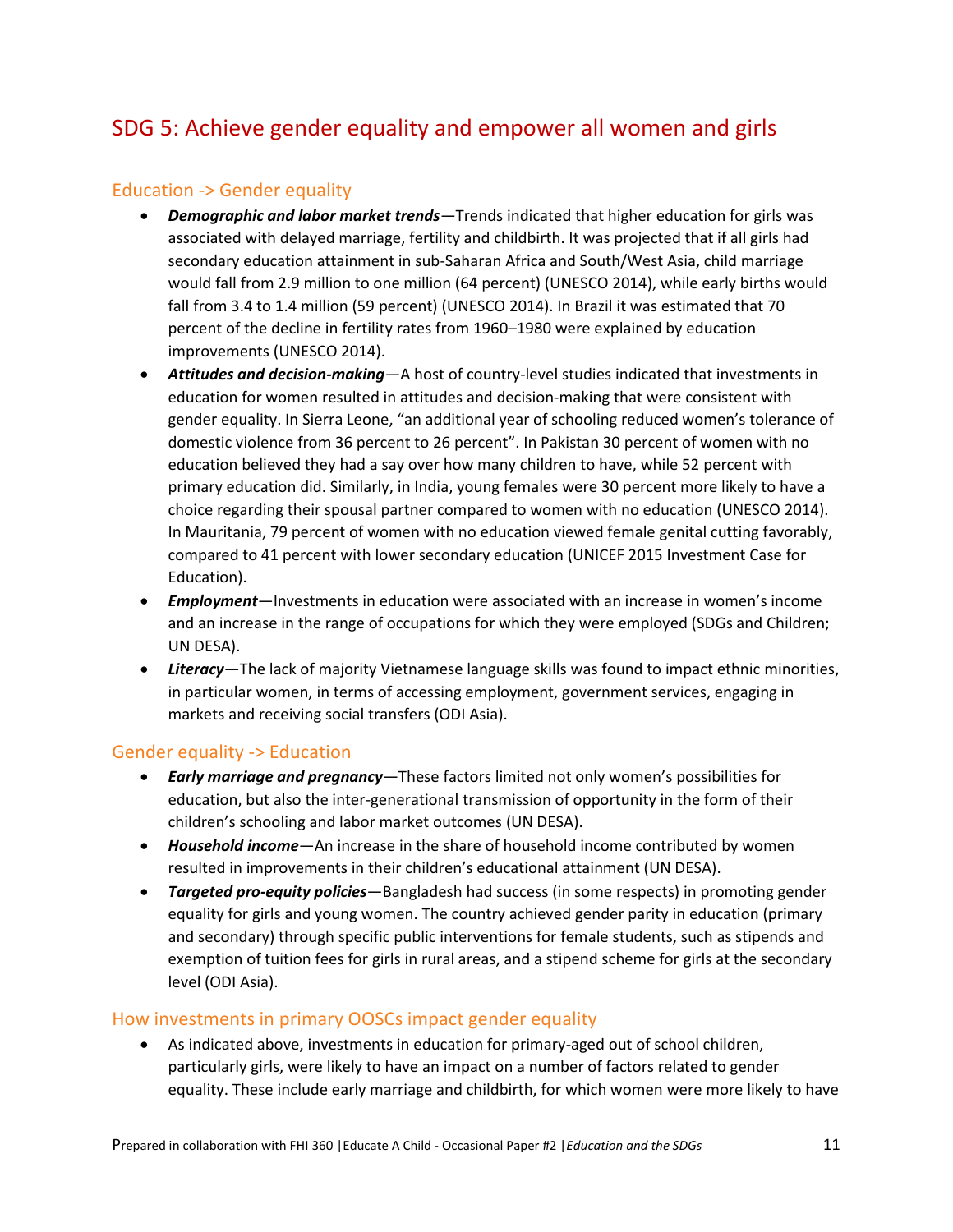their livelihoods impacted, and a range of practices consistent with a lack of gender equality. Educational investments in out of school children would also boost subsequent income and employment prospects.

#### Evidence gaps

 As noted in the UN DESA publication (2015), this was the SDG that was most consistently linked to education across UN and World Bank flagship reports. A number of empirical studies at the micro level document evidence for the impact of education on factors associated with gender equality, particularly related to the attitudes, decision-making and general household bargaining power of women. A host of studies also looked at cross-national or large-scale trends to emphasize education's correlation or association with aspects of gender equality, with the implicit assumption that education may be associated with a range of positive factors related to human development, that also may influence gender equality.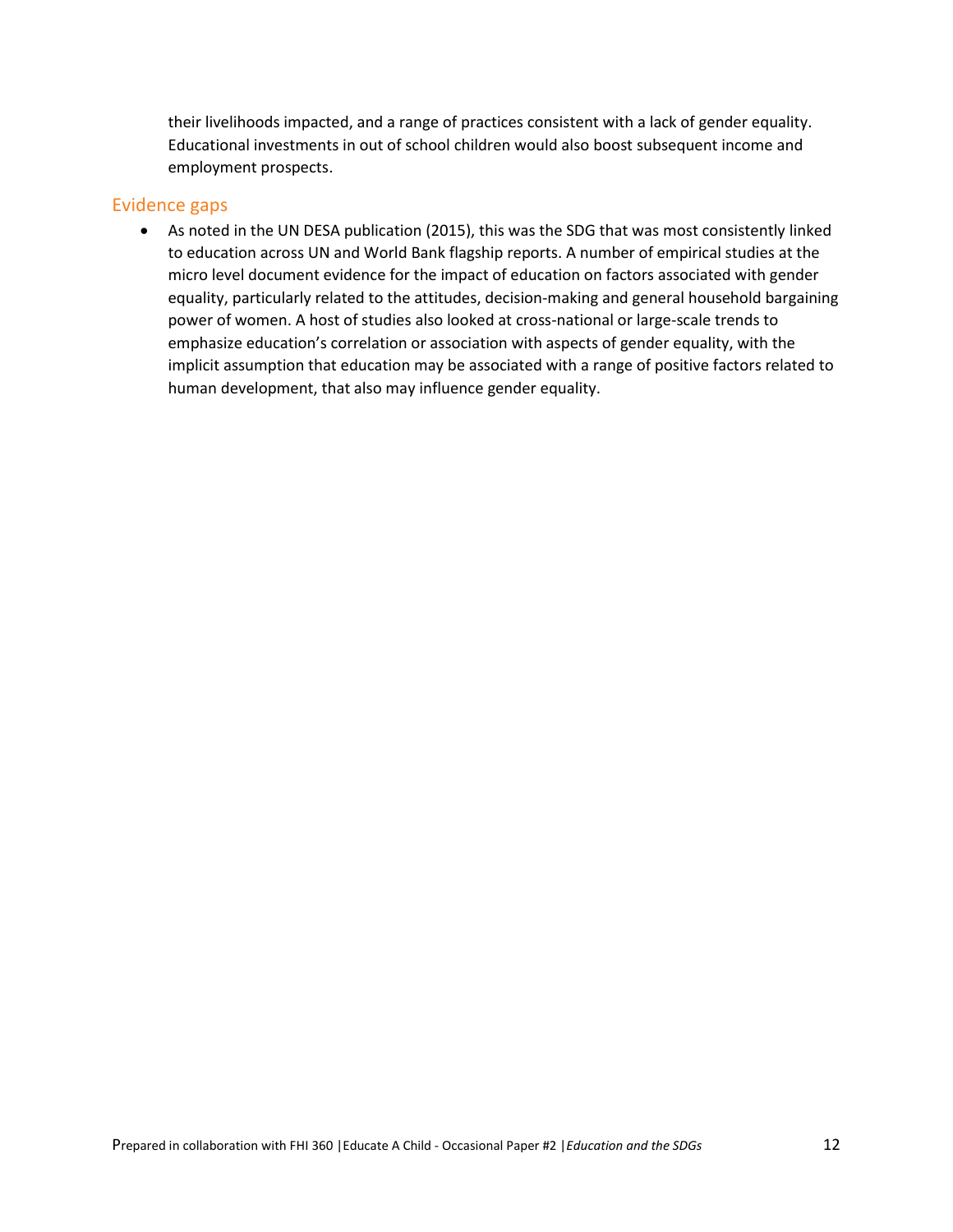# SDG 6: Ensure availability and sustainable management of water and sanitation for all

### Education -> Clean water and sanitation

- Sources showed that in China, educated farmers were more likely to use "rainwater harvesting and supplementary irrigation technology" in times of drought (UNESCO 2014).
- In urban India, when the adult household head completed primary schooling, the probability of water purification through filtering or boiling increased by nine percent, relative to no schooling. The increase was 22 percent when the household head completed secondary schooling (UNESCO 2014).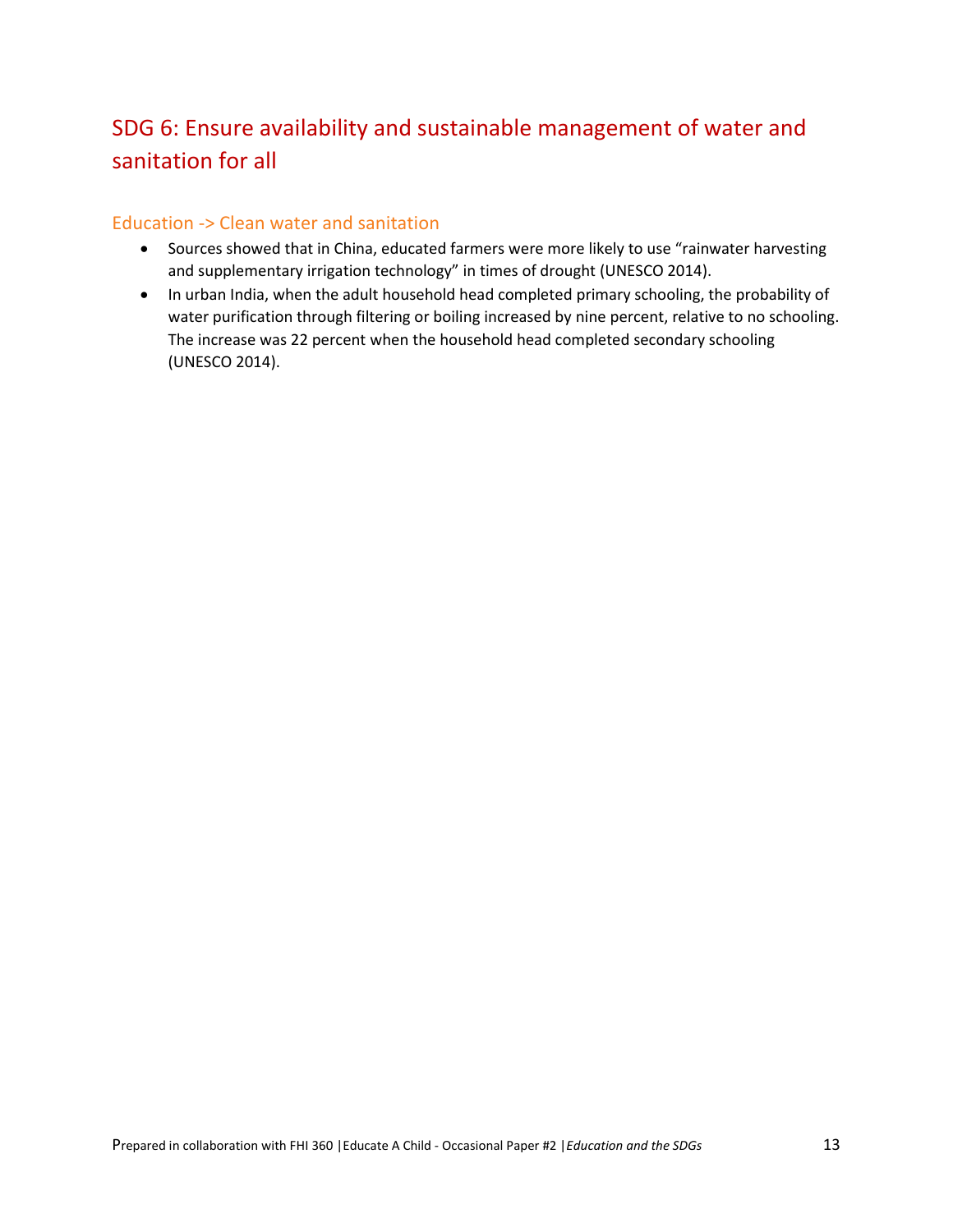# SDG 7: Ensure access to affordable, reliable, sustainable and modern energy for all

### Education -> Affordable and clean energy

 Across OECD countries, research showed that those with higher education levels were more likely to employ sustainable household practices related to energy. For example, in the Netherlands higher educated people used less energy, and across 10 countries those with more education were more likely to save water (UNESCO 2014).

### How investments in primary OOSCs impact affordable/clean energy

 "The Global Energy Assessment sees education as part of a package in order to achieve this effort, along with feedback, information, and advice. It emphasizes the importance of targeting youth to provide the knowledge and skills about energy use that will allow them to make informed choices as energy users" (UN DESA).

### Evidence gaps

 "If education for sustainable energy is really an important component of energy transitions, and in turn energy transitions are identified as a critical element of future paths to sustainable development, then these issues should be covered in more reports than is the case" (UN DESA).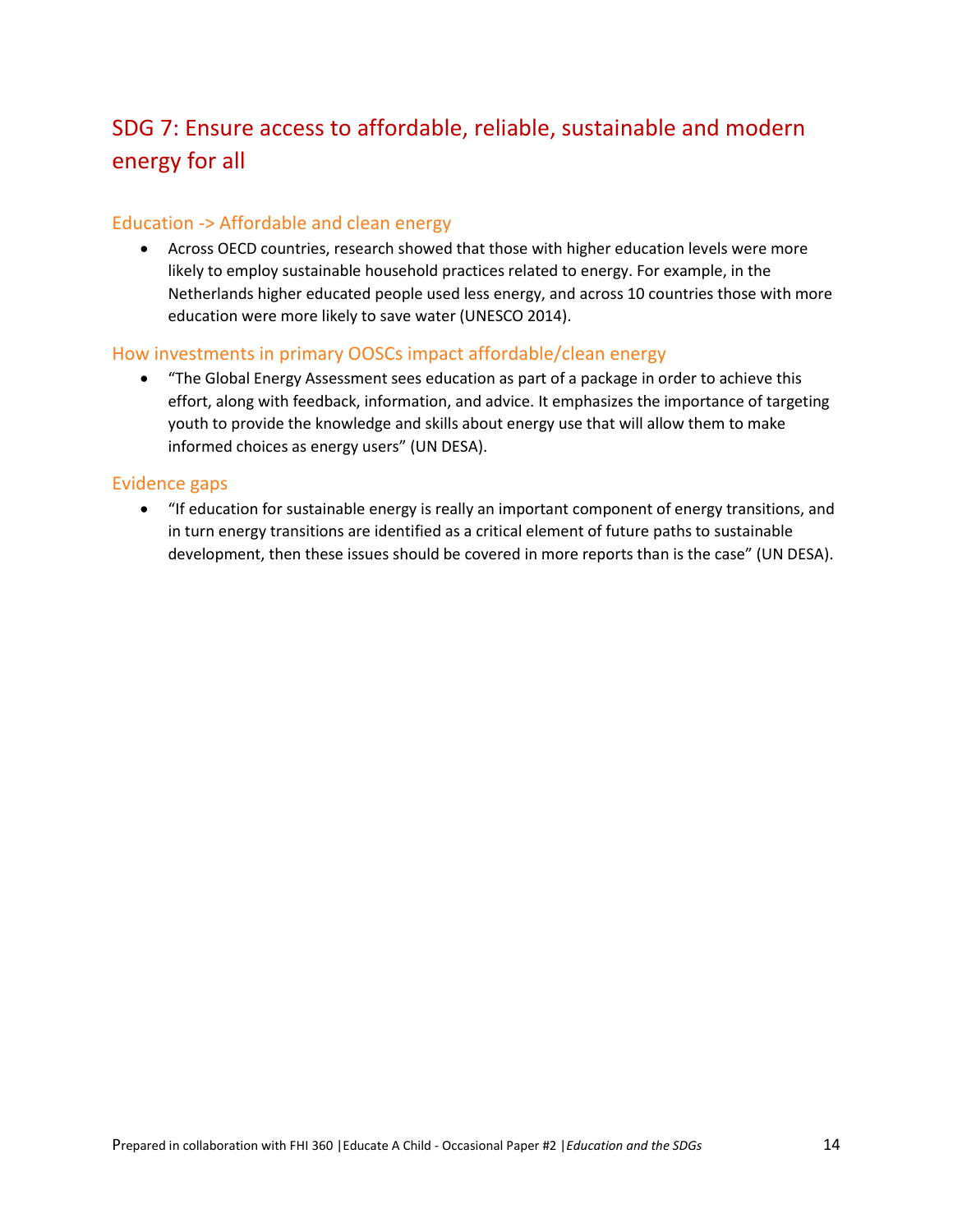# SDG 8: Promote sustained, inclusive and sustainable economic growth, full and productive employment and decent work for all

### Education -> Economic growth and employment

- **Education's impact on Gross Domestic Product (GDP) growth**—A rich range of literature explained the impact of education on macroeconomic growth. While estimates vary, 14 recent studies determined that each additional year of schooling was associated with a median 13 percent increase in GDP (UNICEF 2015 Investment Case for Education). Controlling for macroeconomic factors, an increase of one year would be expected to increase per capita income by 26 percent over the working lifespan (UNESCO 2014). Another stream of literature sought to account for initial education levels in GDP growth. For example, differences in initial education levels explain half of the difference in growth rates over a 45-year period between East Asia and sub-Saharan Africa, as well as two-thirds of the within-region growth in Latin America and the Caribbean between 2005 and 2010 (UNESCO 2014). Comparing Vietnam and Pakistan, in 2005 the average number of years adults spent in school was similar but distributed very differently; in Pakistan half the population had no education while only eight percent had no education in Vietnam. This difference accounted for 60 percent of the difference in per capita growth between 2005 and 2010 (UNESCO Investing in teachers). A 2014 study found significant benefits to country economies when investing in education for out of school children. The costs of out of school children across 28 low and middle income countries ranged from one percent of GDP in Thailand to 10 percent in the Gambia. For all countries, the estimated cost of enrolling out of school children was less than the expected benefit to the country, providing evidence for macro-level benefits to investments in out of school children (R4D/EAC). In Colombia, achieving universal primary education was estimated to increase Colombia's GDP by 2.1 percent per year, which is equivalent to half its 2013 growth rate (R4D/EAC Colombia).
- **Education's impact on private returns**—Additional literature sought to estimate the rates of private (individual wages/income) return to education. One recent study found that an additional year of school led to a 10 percent increase in income across 139 countries. Returns were estimated to be higher for low and middle income countries and for women (UNICEF 2015 Investment Case for Education). The Copenhagen Consensus published the benefits and costs of education targets for the post-2015 development agenda. It included increasing pre-school enrollment in Sub-Saharan Africa from present 18–59 percent; for every dollar spent the benefit was 33 dollars. Increasing primary enrollment from 75 to 100 percent yielded a seven-dollar return on each dollar spent, and improving school quality by increasing student test scores by one standard deviation yielded benefits worth four times the cost (Copenhagen Consensus). The R4D/EAC study supplements its macroeconomic focus with the costs based on foregone labor market wage returns to schooling (R4D/EAC).
- **Productive employment**—Demographic trends indicate that as disadvantaged groups such as women and rural populations gained access to education, they shifted from a choice between agricultural or household-oriented work to an increased supply of labor choices (UN DESA). Higher levels of schooling for mothers in Guatemala resulted in higher education for their children, and each grade completed for their children led to an increase of wages of 10 percent,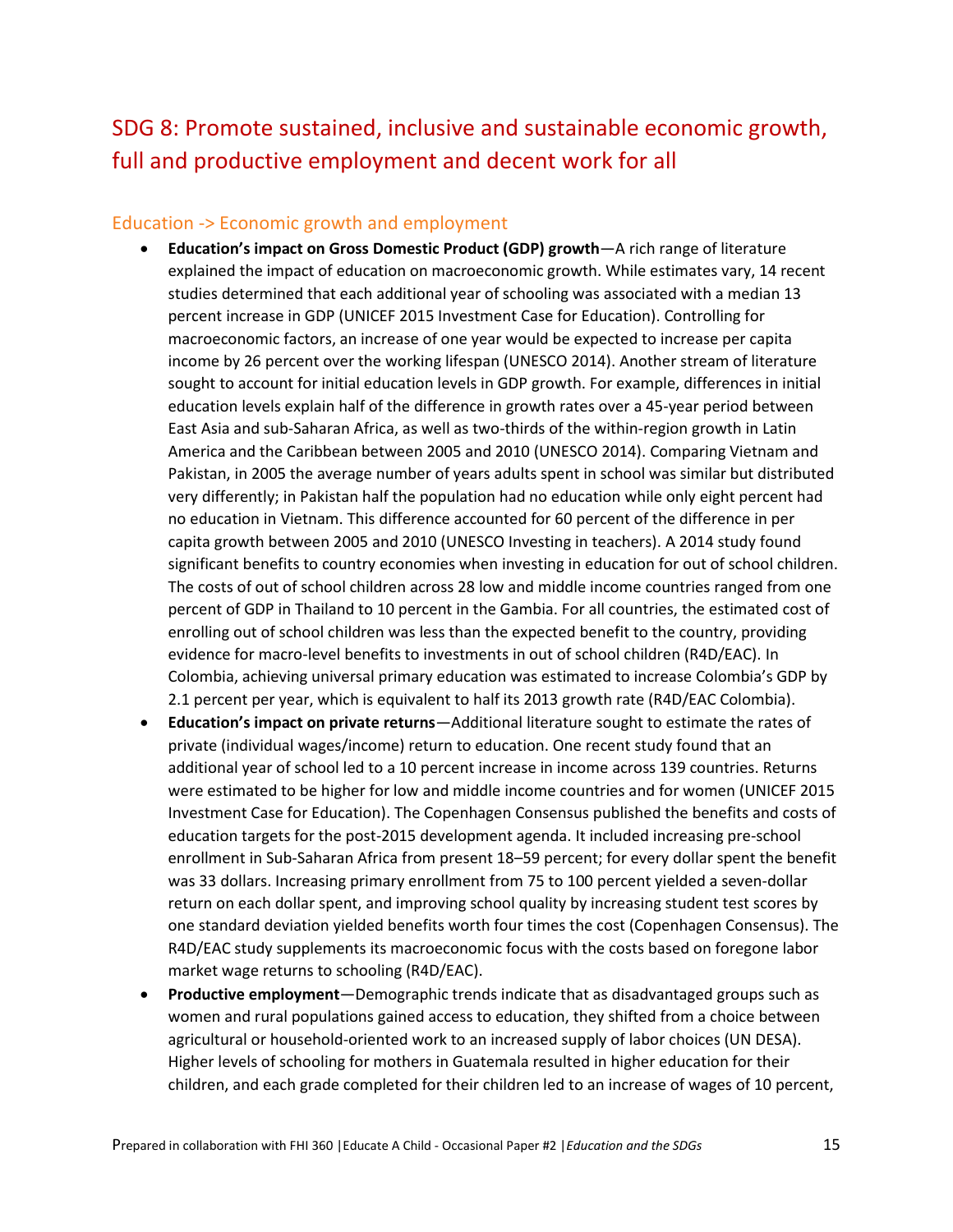"while an increase in the reading comprehension test score from 14 points to the mean of 36 points raised their wages by 35 percent" (UNESCO 2014).

 **Education inequality and wage/employment returns**—Forthcoming research estimated the impact of closing education gaps between marginalized groups on the productive capacity of a workforce. For example, in Nigeria the gender gap in education attainment cost the Nigerian economy \$538 dollars (Purchasing Power Parity) per working age female, which translated to \$17 billion dollars in foregone earnings for the country. In South Africa, disparities between racial groups amounted to \$5,768 dollars per working age non-White individual (FHI 360 EPDC).

### Economic growth and employment -> Education

- **Shift from agricultural to industrial/technological industries**—This was often cited as a causal reason for the increases in educational levels seen across regions.
- **Child labor**—This may also be seen during economic growth and would impede access to education.
- **Employment-education connection**—The types and diversity of jobs may influence content of the education system. Some UN reports maintained that especially in high income countries, where technological or "green" jobs were plentiful, education curricula were tailored to the skills required.

### How investments in primary OOSCs impact economic growth and employment

 The impact of investments in primary-aged OOSCs on economic growth were most likely to be seen in the private rates of return studies mentioned earlier, as well as in impacts on GDP growth. While early on it was thought that primary schooling had the highest rates of return to educational investments, recent studies suggested returns were greater at the secondary and tertiary levels. Of course, this would suggest individuals having attained primary education in the first place.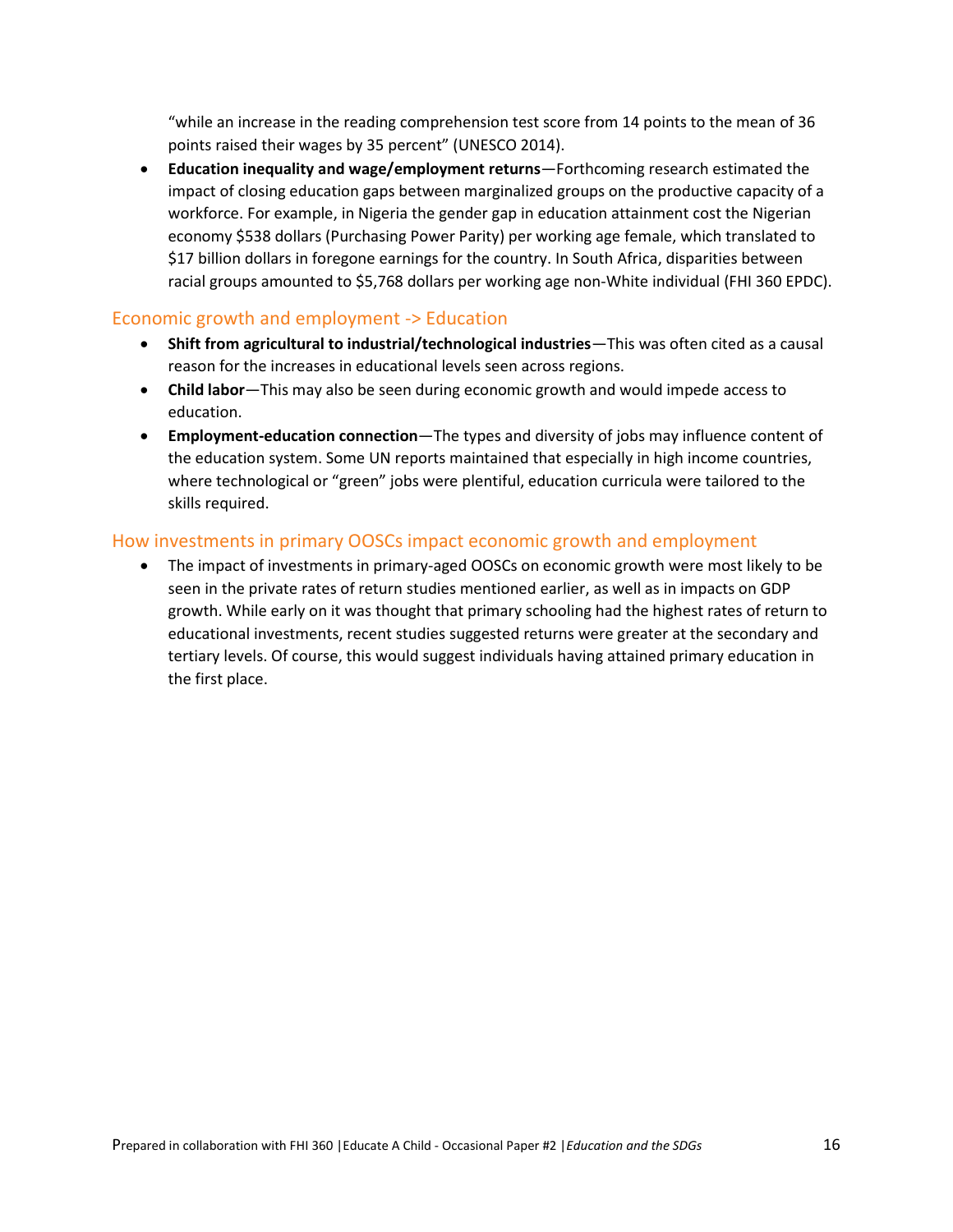# SDG 9: Build resilient infrastructure, promote inclusive and sustainable industrialization and foster innovation

### Education -> Industry, innovation and infrastructure

 Special emphasis was made on the role of education as influencing innovation capacity and providing the foundation for technology absorption processes and diversification. Specialized knowledge and experience in science and engineering may matter more than general managerial capabilities and intermediate-level technical skills in explaining innovation excellence by high-tech firms. It was noted that the development of wireless telecommunications and wireless education enabled countries lagging behind others to leapfrog over the expensive investment in infrastructure that mobilized the finances of developed countries in the twentieth century (UN DESA).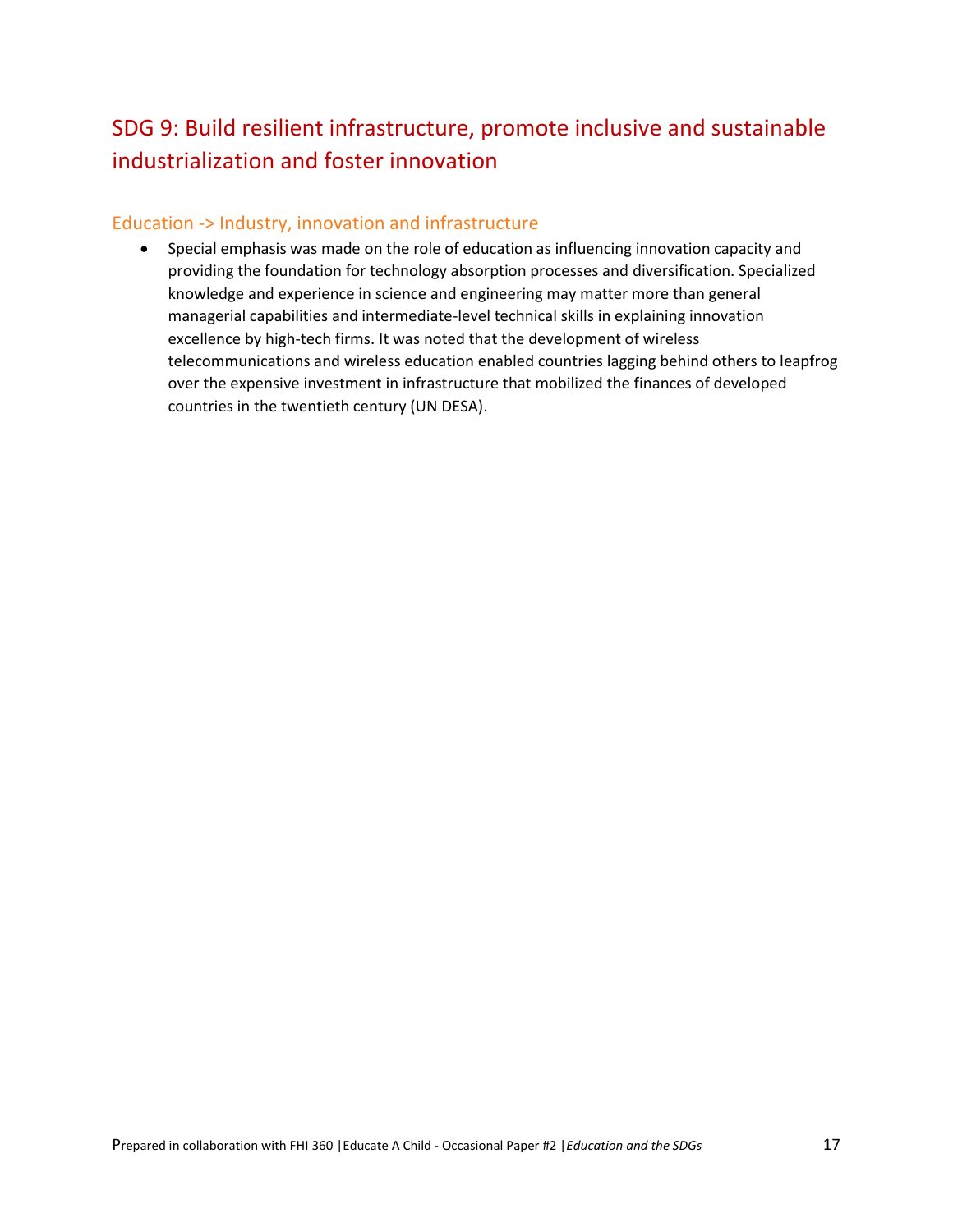### SDG 10: Reduce inequality within and among countries

### Education -> Inequality

- *Income inequality*—Across 114 countries for the period 1985–2005, an extra year of average education was associated with a reduction of the income Gini coefficient (a measure of inequality between individuals) by 1.4 percent (UNICEF 2015 Investment Case for Education citing Patrinos and Psacharapoulos, 2013). In France, Malaysia and Brazil, the Gini coefficient decreased by roughly seven percent over two decades as the share of the population with secondary education grew (UNICEF 2015 Investment Case for Education).
- *Government education investments*—On average, in low-income countries, 46 percent of public education resources were allocated to educate the 10 percent of students who were most educated. In lower middle income countries, the percentage was 26 and in upper middle and high income countries, the percentage was 13 (UNICEF 2015 Investment Case for Education).

### Inequality -> Education

- *Household wealth inequalities*—Cross country analysis indicated that children from the poorest 20 percent of households were four times as likely to be out of school as those from the wealthiest (40 percent compared to 10 percent) (UNICEF 2015 Investment Case for Education citing UIS).
- *"Never entry"*—This concept refers to children who never enter the school system. Never entry rates were almost non-existent for children from the wealthiest 20 percent of households, except for a few very low income countries. Meanwhile, the countries with the highest rates of non-entry for children from the poorest household wealth quintile were highest in West Africa. In Guinea, for example, 62 percent of children from the poorest households will never enter school, which is nine times the rate from the wealthiest households. "Countries with the lowest average rates of never entry tend to have lower inequality levels than countries with high average rates of never entry" (UNICEF 2015 Investment Case for Education).
- *School survival*—Across 28 countries, the average percentage of the poorest quintile who reach the end of primary was 53 percent. The highest rates were in Indonesia and Peru, which have more equitable completion rates for disadvantaged groups relative to advantaged groups (UNICEF 2015 Investment Case for Education).
- *Literacy and educational attainment*—In Bangladesh, the literacy rate for people in households where at least one member had a moderate disability was at least as high as among households where no members suffered from any disability; however, this trend was reversed in the case of severe disabilities (ODI Asia). In case studies of Benin and Nigeria, the Overseas Development Institute (ODI) found that education inequalities by urban/rural area and ethnicity were wide and are increasing. For example, in Benin those ethnicities and regions with the highest rates of "education poverty (four or more years of schooling) improved the least, such that the gap between these and other groups grew" (ODI Africa).

### How investments in primary OOSCs impact reduced inequality

 The most direct way to improve inequality in education and subsequent employment and wage inequalities is to provide schooling for disadvantaged children. As demonstrated, access was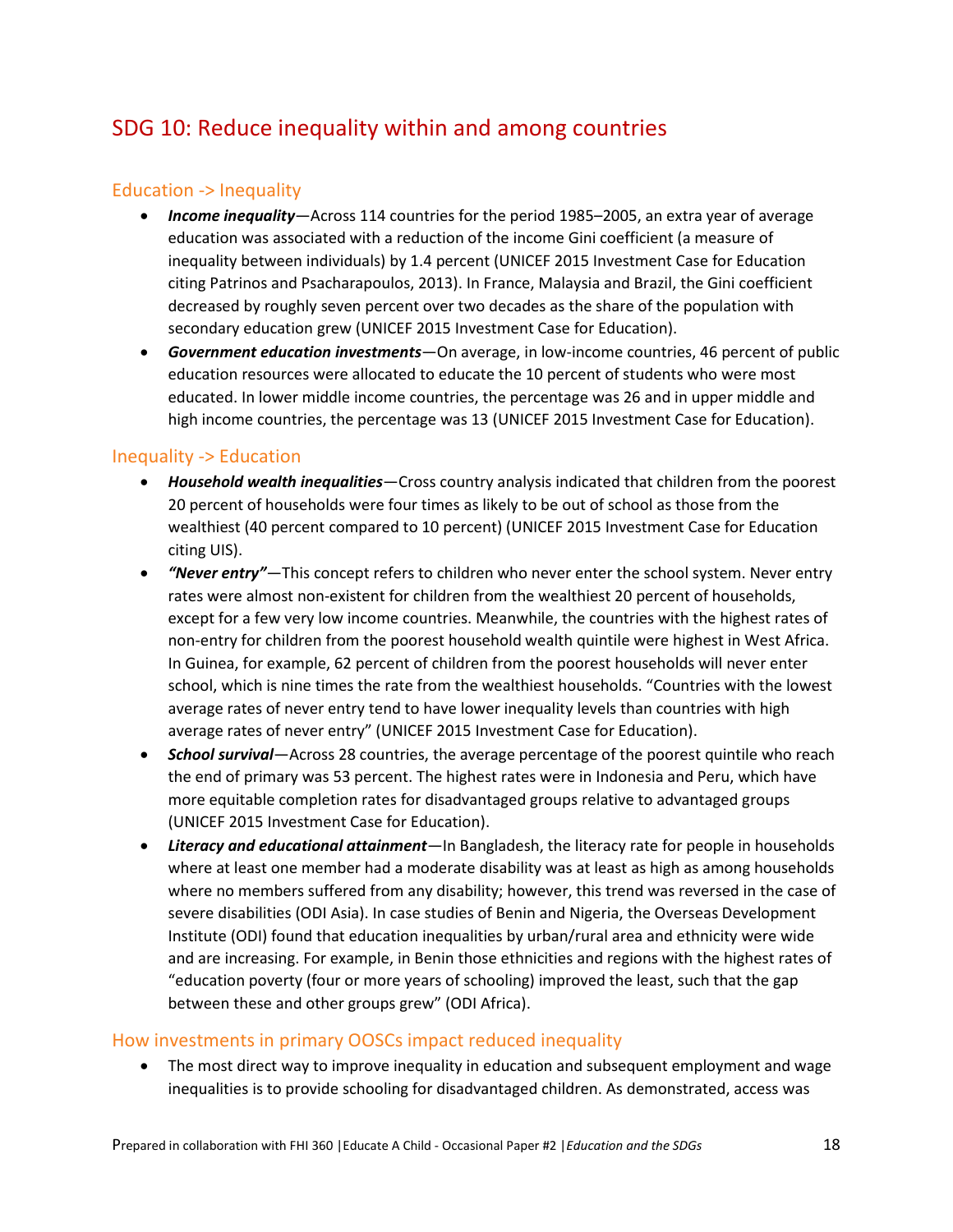highly associated with different measures of inequality, and the most disadvantaged groups were the most likely to be out of school. These were often the groups most likely to suffer from a range of other problems.

- Nomadic and herder communities such as the Karamajong, Peulh or Touareg drop out the most. According to the most recent data available, from 1989, there were an estimated 30–40 million nomadic people in the world, with average enrollment rates much lower than the global average. A rough estimate of 2–3 million children were not in school due to factors related to their nomadic cultures (GPE 2012). Approximately three to five percent of the out-of-school population was from nomadic cultures, meaning that nomadic children were eight times more likely to be out of school than the average (UNICEF 2015 Investment Case for Education).
- Balescut and Elkindh (2006) estimated that 90 percent of children with disabilities in Africa were out of school. In addition, children with disabilities, including learning, speech, physical, cognitive, sensory disabilities or emotional difficulties, who were enrolled were likely to drop out (UNICEF 2015 Investment Case for Education).

### Evidence gaps

• For some SDG areas, there is a relative simplicity to the messages and the links that were put forward, to the point that it at times difficult to separate advocacy from evidence-based messages. Taking SDG 10 as an example, the messages regarding the links between education and inequality emphasized in the reports analyzed here reflect contradictory messages and an imperfect understanding of the way in which these links operate. Going forward, it is important to understand whether this lack of clarity reflects the state of scientific knowledge, or inadequate synthesis of that knowledge in UN flagship reports (UN DESA).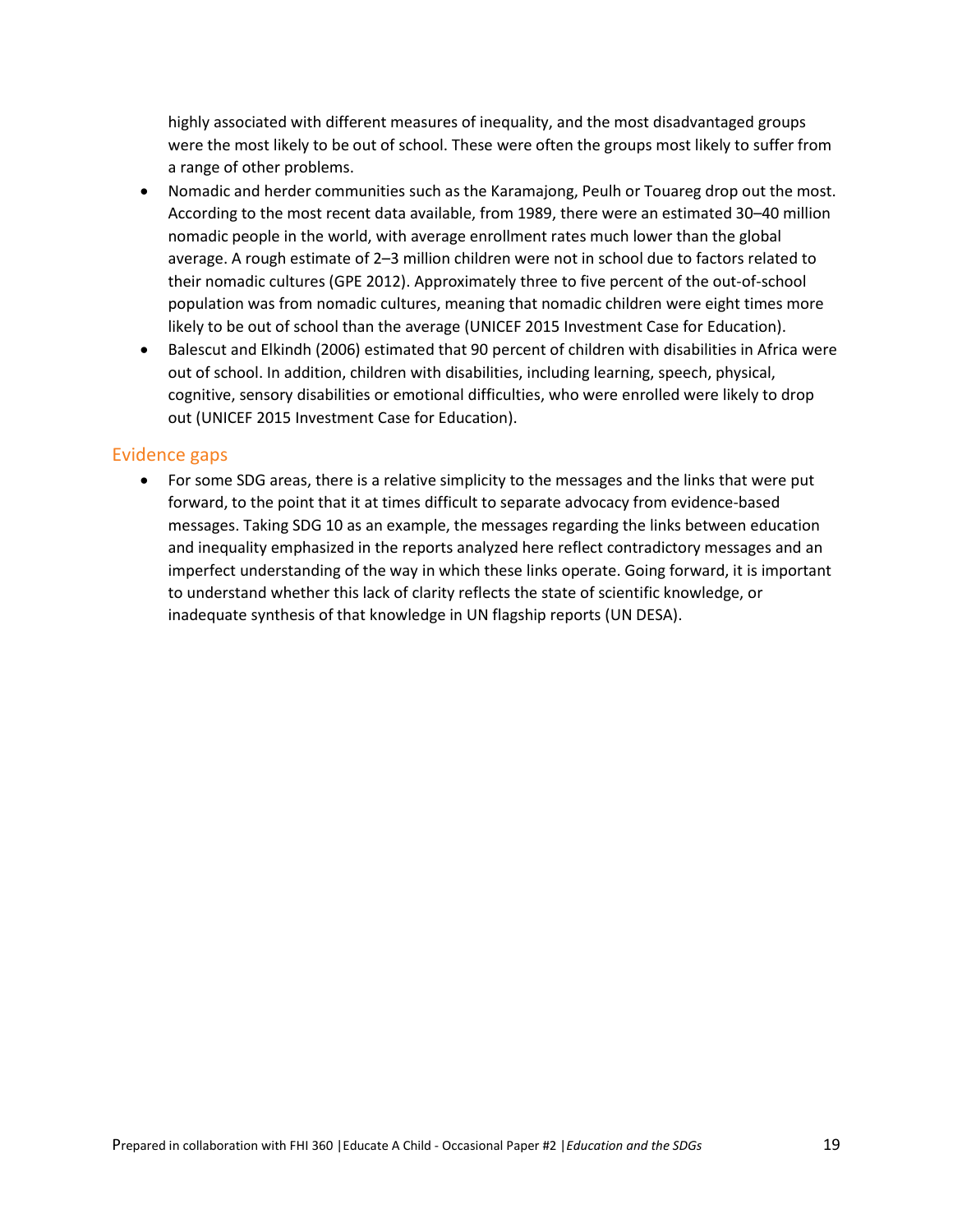# SDG 11: Make cities and human settlements inclusive, safe, resilient and sustainable

### Education -> Sustainable cities and communities

- In the U.S., a one percent increase in the proportion of tertiary education graduates living in a city was associated with a 0.5 percent increase in output (UNESCO 2014).
- Negative findings included the fact that higher educated individuals in the fastest growing cities were more likely to possess a private vehicle and less likely to give up use despite traffic congestion and air pollution problems (UNESCO 2014).
- Higher levels of education were associated with strengthened understanding of warnings and disaster preparedness plans (UN DESA).
- "Some have even estimated that investments in female education could be a more costeffective carbon emissions abatement strategy than more direct strategies, due to the strong impact education has to lower fertility rates and population" (UNICEF SDGs and Children).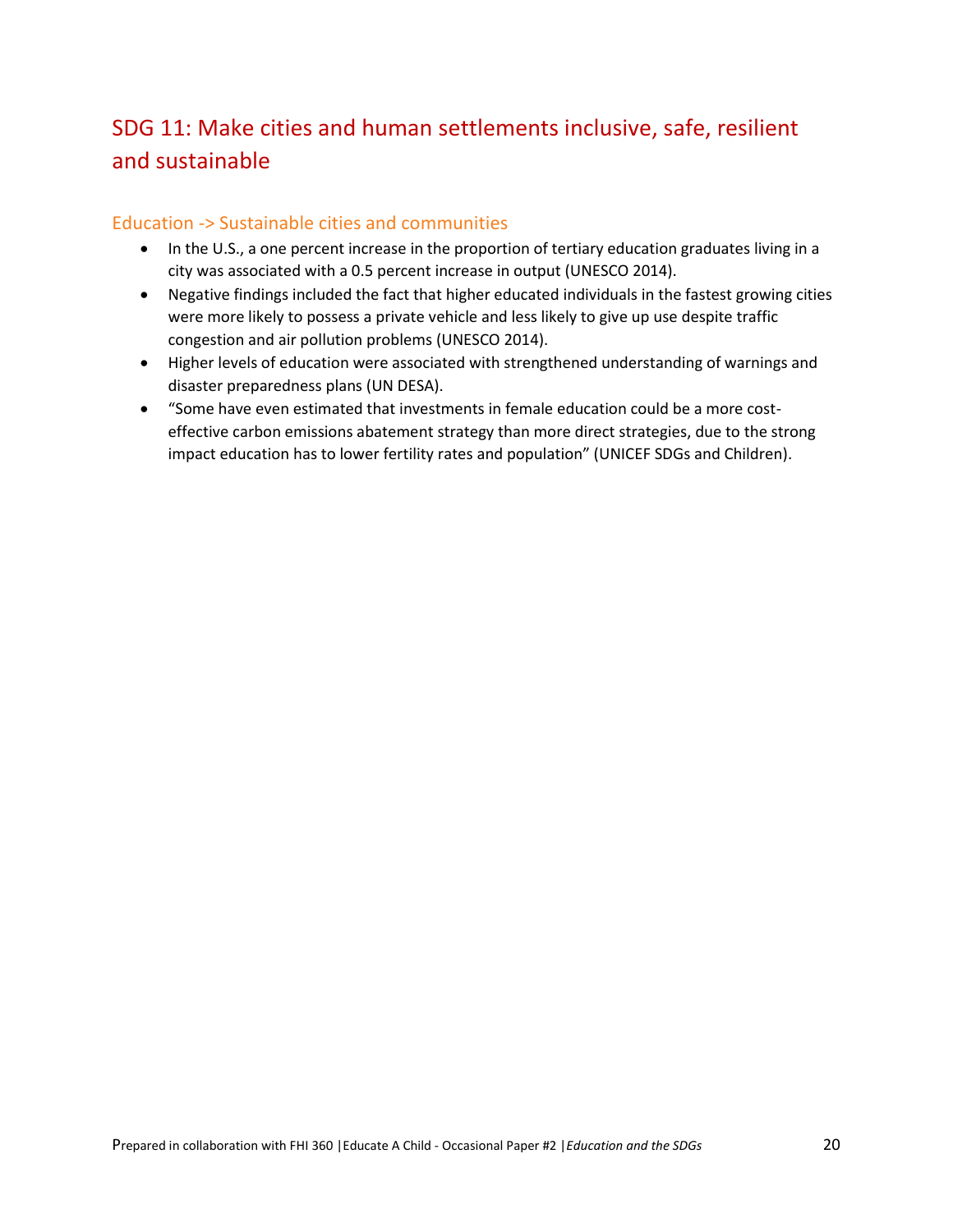### SDG 12: Ensure sustainable consumption and production patterns

### Education -> Responsible consumption and production

- A survey of farmers in 10 African countries showed that each additional year of education reduced the probability of no adaptation practices (to climate change) by 1.6 percent (UNESCO 2014).
- Many governments, non-governmental organizations (NGOs), UN agencies and companies increasingly emphasize the importance of learning and capacity-building as they search for solutions to sustainability challenges, including climate change, disaster risk management, biodiversity loss and sustainable production and consumption (UNESCO, 2012). Civil society organizations (CSOs) promoted sustainable climate practices (SCP) through a wide variety of activities, including research, advocacy, training, awareness-raising, education, networking and catalyzing multi-stakeholder partnerships (UN DESA).

#### Evidence gaps

 "Another area of concern—and for improvement—is the low number of connections made between education and SDGs 12 to 15. These are areas that were not covered by the MDGs. Connections between SDG 12 (ensure sustainable consumption and production patterns) and education were most covered in reports by UNESCO (reports on education for sustainable development), UNEP and the World Bank. Connections between education and climate change were picked up by only a few organizations (UNESCO, UNEP, UNDP and the World Bank) and were missing in other reports. As mentioned in section two, an analysis of the Intergovernmental Panel on Climate Change (IPCC) Working Group II report from 2014 (IPCC, 2014) was also included. The report contained very few links to education. Hence, in this particular case, it cannot be said that the IPCC reports filled gaps not addressed by the UN system. The strongest messages in relation to links to SDG 15 on terrestrial ecosystems come from UNESCO, UNEP and CBD. In general, links between education and the "new" SDGs were only found in recent reports that specialized in sustainability-related topics (e.g., for SDG 12-UNEP report on sustainable consumption and production or UNESCO reports on education for sustainable development). Consideration of these links is yet to be integrated into a wider system perspective of education. Lack of any reference to education in relation to oceans and seas is also an area that deserves attention. While there is certainly a need to raise awareness about anthropogenic influence on oceans, for example, pollution that threatens marine biodiversity and overfishing, no report in our sample covered this topic. Connections between education and biodiversity loss or unsustainable consumption and production patterns made in various reports may have implicitly covered these issues to some extent. However, to date, there is no assessment that would address education in relation to policies to conserve and sustainably use oceans, seas and marine resources in a comprehensive manner; this is a major gap, which will need to be addressed in coming years. Weak coverage of SDGs 12 to 15 comes as a surprise given UN's efforts to promote education for sustainable development. The United Nations Decade of Education for Sustainable Development (2005–14) aimed to integrate the values inherent in sustainable development into all aspects of learning in order to encourage changes in behavior that allow for a more sustainable and just society for all (UNEP, 2012, 2014;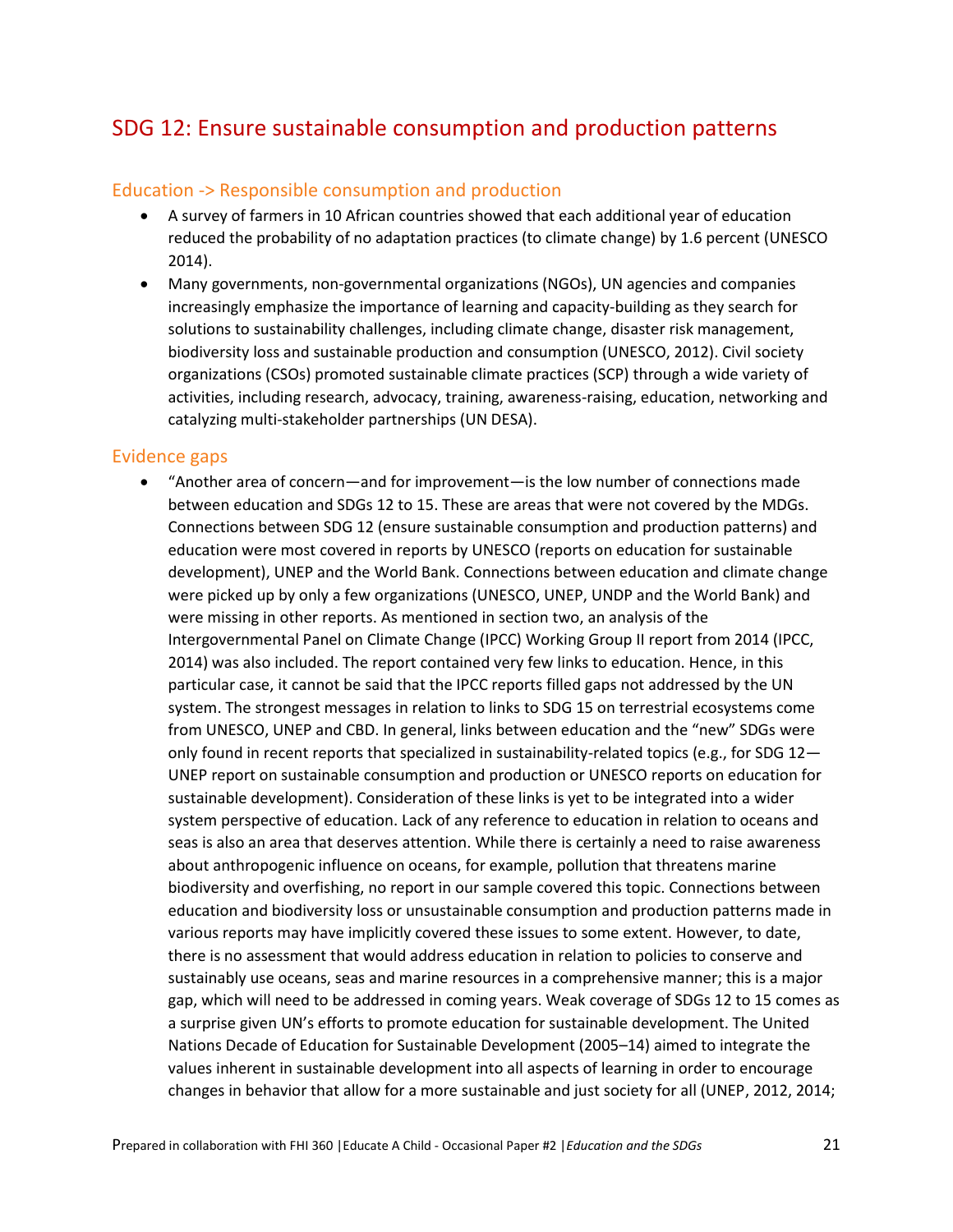UNESCO, 2009, 2012, 2014). Its scope covered a wide range of areas, including climate change, biodiversity, water, SCP and disaster risk reduction (UNESCO, 2014). Yet, while education for sustainable development is recognized and advocated as important in all these areas (UNESCO, 2012), so far this has not translated into systematic incorporation of lessons learned, challenges and policy recommendations from these efforts into UN flagship reports, including some from UNESCO. Efforts to bridge this gap and broadly share the lessons learned from these programs within the UN system could be an avenue for progress in coming years" (UN DESA).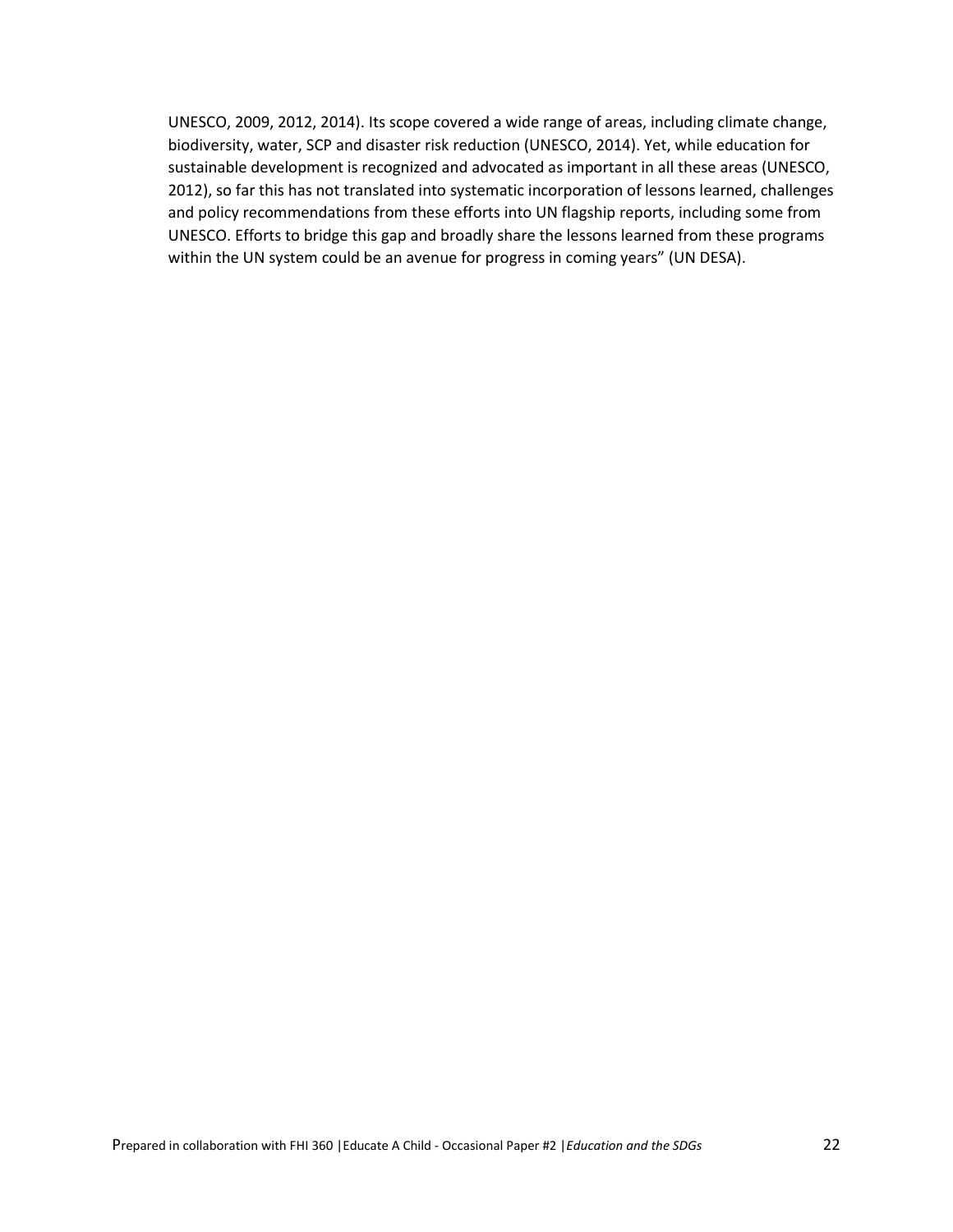### SDG 13: Take urgent action to combat climate change and its impacts

### Education -> Climate action

- In the 30 OECD countries that participated in the 2006 assessment, a one-unit increase in the awareness index (of complex environmental issues) was associated with an increase of 35 points on the environmental science performance index (UNESCO 2014).
- In 47 countries covered by the 2005–2008 World Values Survey, the higher a person's level of education, the more likely she was to express concern for the environment. Furthermore, in the 2010–2012 World Values Survey, when forced to choose between protecting the environment and boosting the economy, those respondents with secondary education favored the environment more than those with less than secondary education (UNESCO 2014).
- Data from the International Social Survey Programme on 29 mostly high income countries similarly showed that the share of those disagreeing with the idea that people worry too much about the environment rose from 25 percent of those with less than secondary education to 46 percent of people with tertiary education (UNESCO 2014).

### How investments in primary OOSCs impact climate action

 Basic education provided the foundation of carbon-friendly technology absorption process, but a large enough pool of qualified engineers and researchers was also crucial (UN DESA).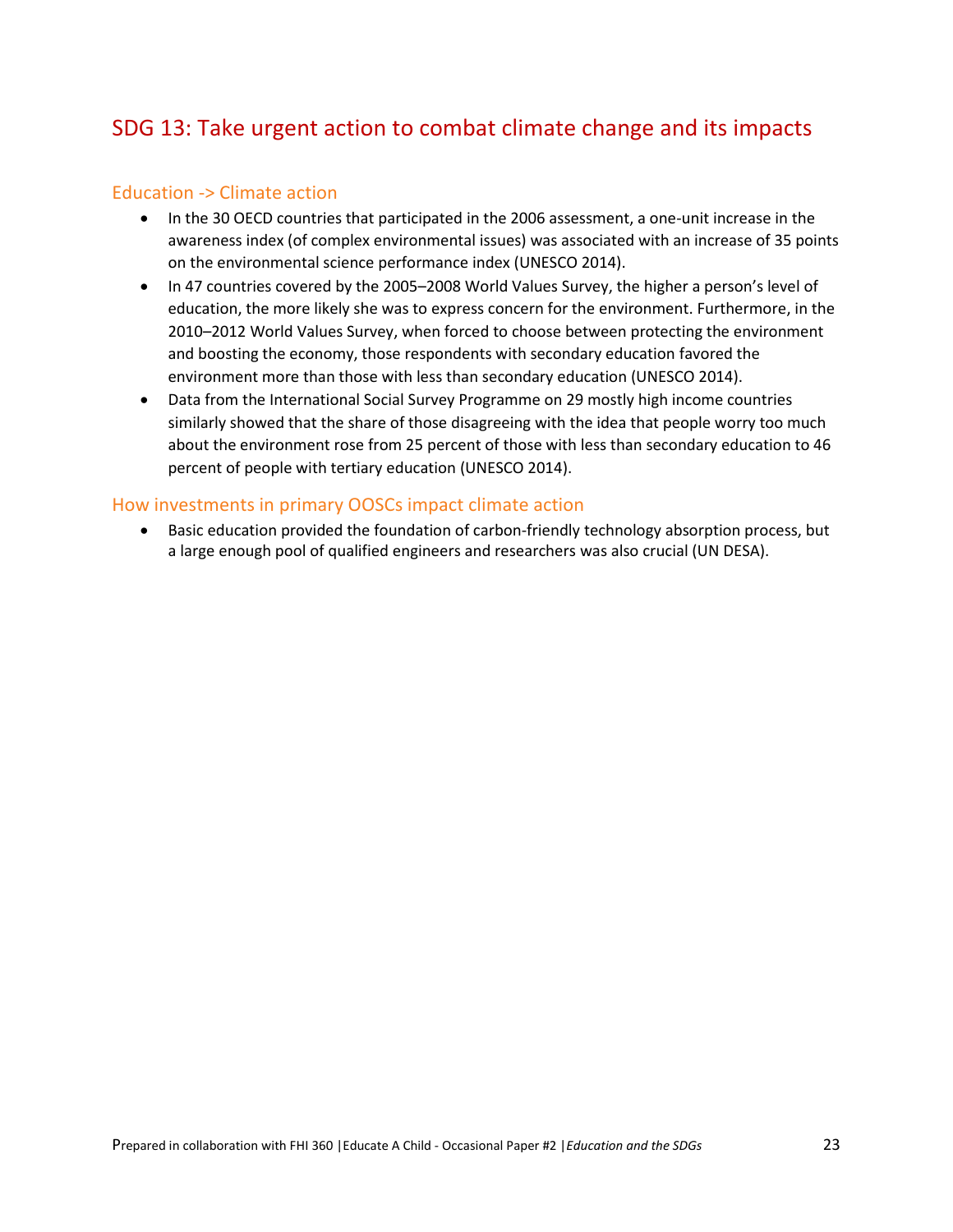# SDG 14: Conserve and sustainably use the oceans, seas and marine resources for sustainable development

### Education -> Life below water

• The documents reviewed showed no direct evidence for this goal, although it can be surmised that higher levels of education create more awareness about the importance of oceans and marine ecology for sustainable development. To understand this connection better requires additional research.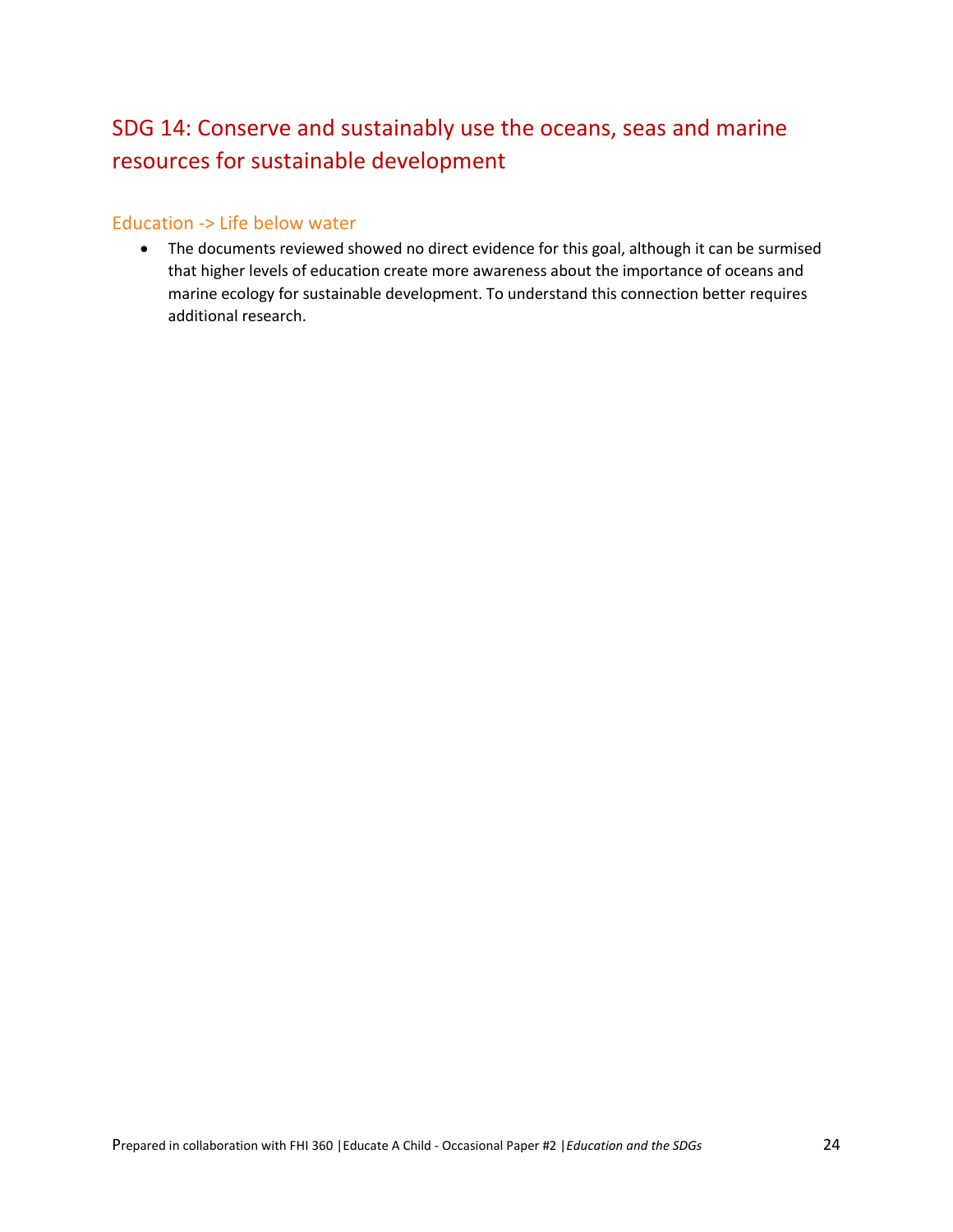SDG 15: Protect, restore and promote sustainable use of terrestrial ecosystems, sustainably manage forests, combat desertification, and halt and reverse land degradation and halt biodiversity loss

### Education -> Life on land

• In almost all countries participating in the 2010 International Social Survey Programme, respondents with more education were more likely to have signed a petition, given money or taken part in a protest or demonstration, in relation to the environment, over the past five years. In Germany, while 12 percent of respondents with less than secondary education took such political action, the share rose to 26 percent of those with secondary education and 46 percent of those with tertiary education (UNESCO 2014).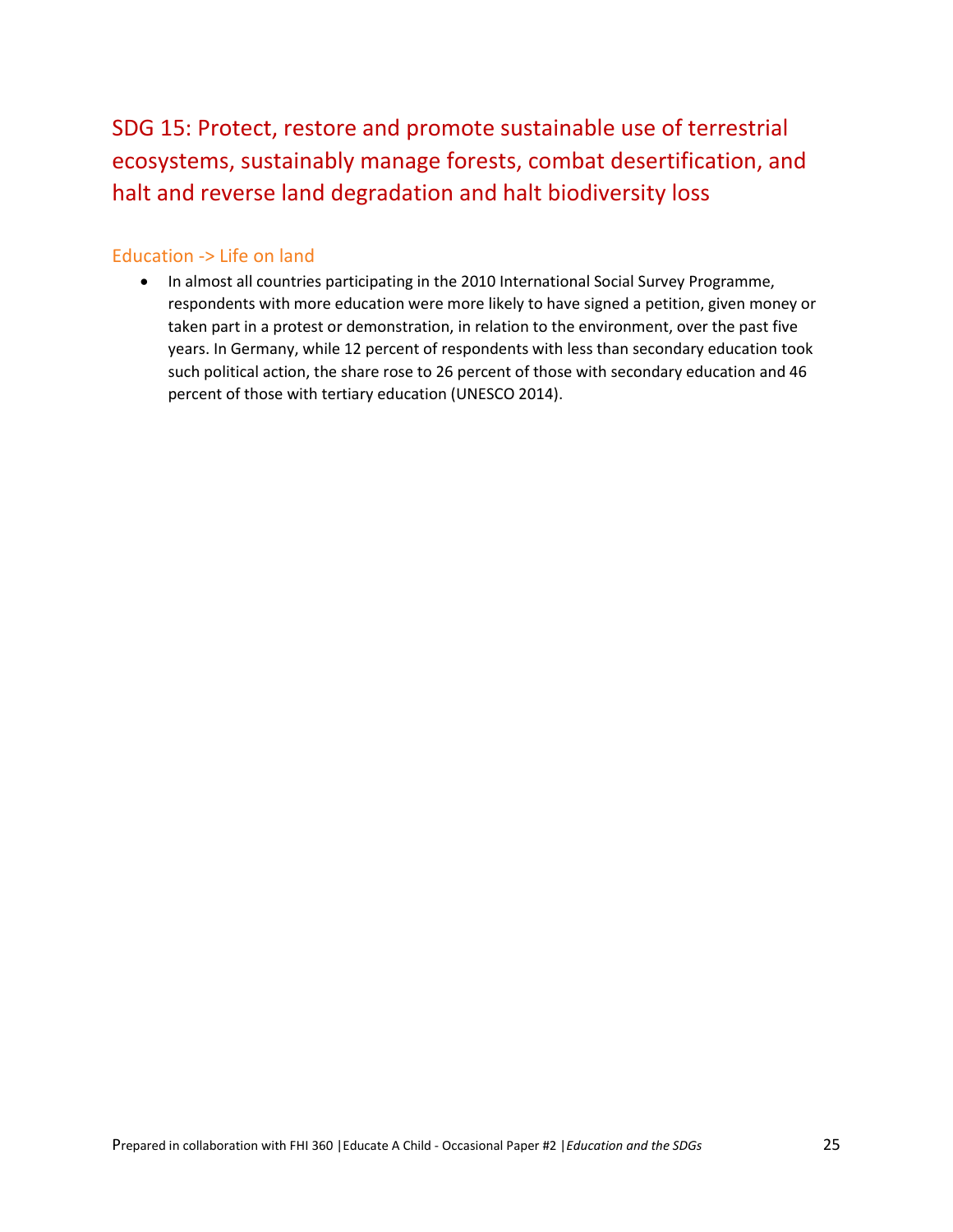SDG 16: Promote peaceful and inclusive societies for sustainable development, provide access to justice for all and build effective, accountable and inclusive institutions at all levels

### Education -> Peace, justice and strong institutions

- *Voting and participation in democratic systems*—Public opinion surveys across 36 low and middle income countries showed that there was a relationship between education and higher levels of voting, and that the relationship was stronger in countries with lower levels of education. In India, education also had a positive effect on the probability of campaigning, discussing electoral issues, attending rallies and establishing contacts with local government officials in the states of Madhya Pradesh and Rajasthan (UNESCO 2014). In India only about four percent of all candidates for state assembly elections were female, and the mean vote share of female candidates was about five percent. Halving the gender literacy gap would likely increase the share of female candidates by 21 percent and the share of votes obtained by women candidates by 17 percent (UNESCO 2014). In Brazil, 53 percent of voters said they would vote for a competent but corrupt politician, while 25 percent of respondents with at least some college education said they would do the same. In 31 countries, as part of the World Justice Project (2009–2011), those with secondary education were one-sixth more likely to complain about poor government services (UNESCO 2014). Across 18 Sub-Saharan African countries, voters with primary education were 1.5 times more likely to express support for democracy than those with no education (UNESCO 2014). In Colombia, it was estimated that if all out of school children completed primary school, they would be 1.5 times more likely to vote and their propensity to vote in the next presidential election would increase from 31 percent to 47 percent (EAC/R4D Colombia).
- *Intolerance*—The degree to which people express intolerance in values surveys decreased with increasing education levels. In Latin America, those with secondary education were 47 percent less likely to express intolerance of other racial groups, and in Arab States people with secondary education were 14 percent less likely to express intolerance towards other religions (both compared to primary) (UNESCO 2014). In Sub-Saharan Africa, those with secondary school completion were 23 percent less likely to express intolerance towards those with HIV and in Central/Eastern Europe those with secondary education were 16 percent less likely to express intolerance towards immigrant groups (UNESCO 2014).
- *War and Conflict*—A study of over 100 low and middle income countries from 1960–2010 showed that countries with high rates of education inequality were twice as likely to experience conflict in the following years. A subsequent study found that conflict exacerbated education inequalities by gender, wealth and other dimensions. For example, conflict worsened gender equality in educational attainment for females by 5.4 percent in fragile countries. The study found that the effects increased over time (FHI 360/EPDC 2014, 2015). If the male secondary school enrollment rate was 10 percent higher on average, the risk of war would decline "by a quarter… In a country with a high ratio of youth to adult population at 38 percent, doubling the percentage of youth with secondary education, from 30 to 60 percent, would halve the risk of conflict" (UNESCO 2014). In 55 low and middle income countries, a two-fold increase in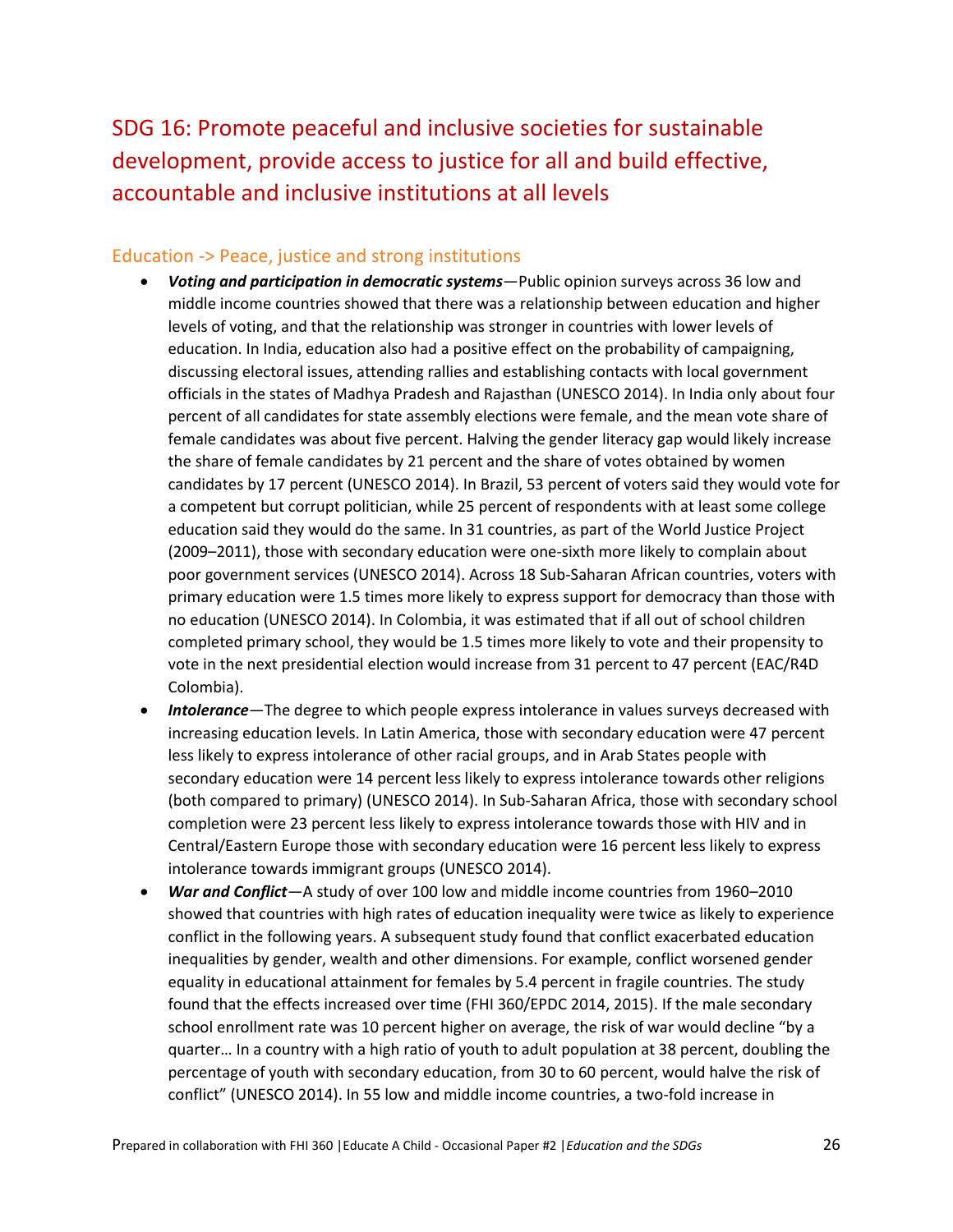education inequality doubled (3.8 percent to 9.5 percent) the likelihood of conflict (UNESCO 2014). In 2010 children in conflict-affected countries were three times more likely to miss primary school than other children (UNICEF 2015 Investment Case for Education citing World Bank).

### Peace, justice and strong institutions -> education

- "Juvenile crime is positively associated with local unemployment and poverty, and decreases with family income and education (World Bank, 2007)" (UN DESA).
- "Homicide and armed violence occur most frequently in poverty-stricken urban areas characterized by lack of employment, poor standards of housing, overcrowding and low standards of education and social amenities (UNDP, 2014). Studies show a greater prevalence of physical violence by parents toward children in countries with lower education, literacy, and income (World Bank, 2013)" (UN DESA).

### How investments in primary OOSCs impact peace, justice and strong institutions

• It was estimated that directly investing in out of school children would increase voter turnout and participation in democratic processes (R4D/EAC Colombia study).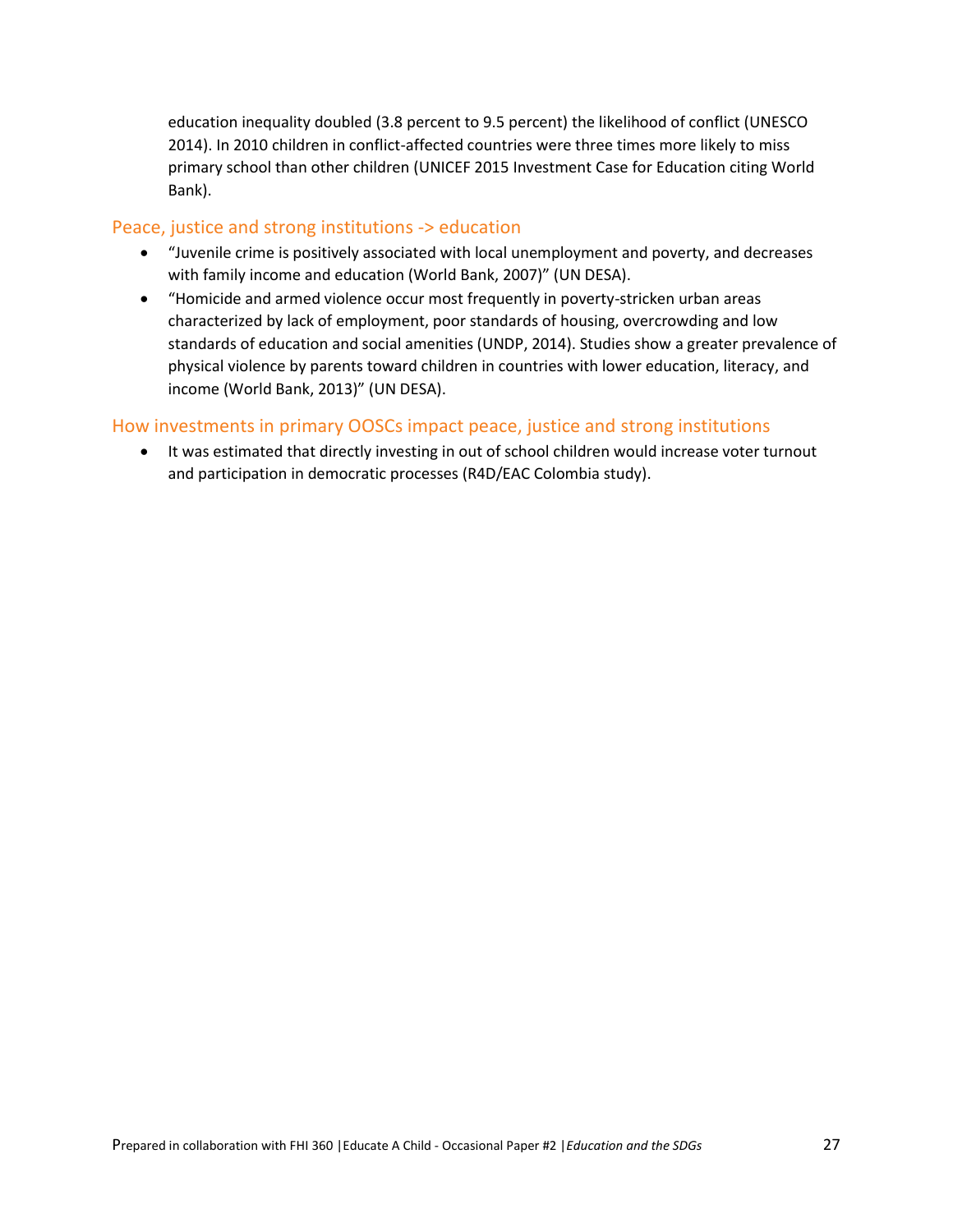# SDG 17: Strengthen the means of implementation and revitalize the global partnership for sustainable development

### Education -> Partnerships for the goals

 The documents reviewed provided no direct evidence for this goal, although it can be surmised that higher levels of education can create better awareness about the importance of partnerships for sustainable development and for linking across the SDGs. More research is needed to build an evidence base for this goal.